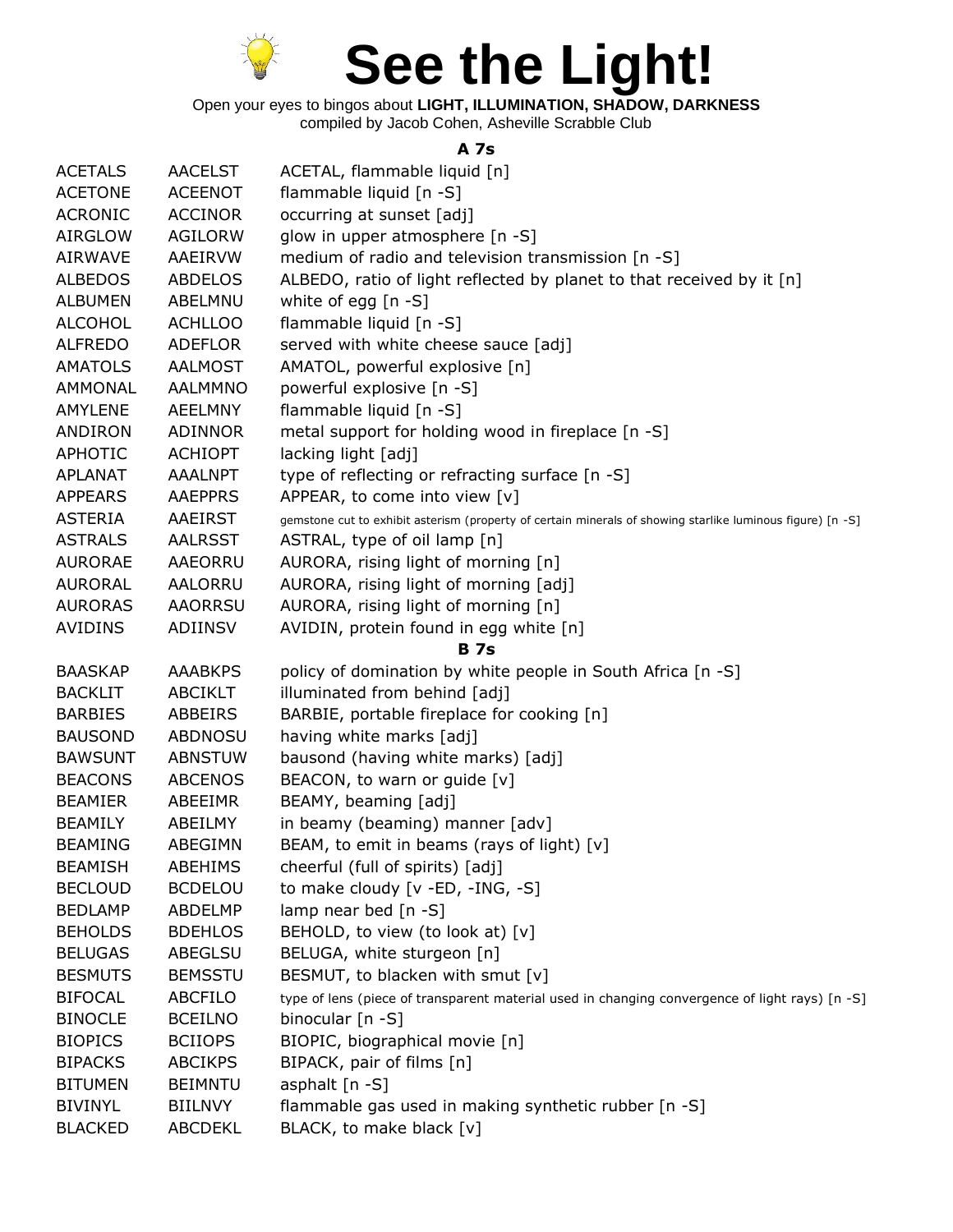

Open your eyes to bingos about **LIGHT, ILLUMINATION, SHADOW, DARKNESS**

| <b>BLACKEN</b> | <b>ABCEKLN</b> | to make black $[v - ED, -ING, -S]$                                                |
|----------------|----------------|-----------------------------------------------------------------------------------|
| <b>BLACKER</b> | <b>ABCEKLR</b> | BLACK, being of darkest color [adj]                                               |
| <b>BLACKLY</b> | <b>ABCKLLY</b> | in black (being of darkest color) manner [adv]                                    |
| <b>BLASTED</b> | <b>ABDELST</b> | BLAST, to use explosive [v]                                                       |
| <b>BLASTER</b> | <b>ABELRST</b> | one that blasts (to use explosive) [n -S]                                         |
| <b>BLATANT</b> | <b>AABLNTT</b> | obvious (easily perceived or understood) [adj]                                    |
| <b>BLAZING</b> | ABGILNZ        | BLAZE, to burn brightly [v]                                                       |
| <b>BLEARED</b> | <b>ABDEELR</b> | BLEAR, to dim (to make dim) [v]                                                   |
| <b>BLEARER</b> | ABEELRR        | BLEAR, dim [adj]                                                                  |
| <b>BLENDES</b> | <b>BDEELNS</b> | BLENDE, shiny mineral [n]                                                         |
| <b>BLINDED</b> | <b>BDDEILN</b> | BLIND, to make sightless [v]                                                      |
| <b>BLINDER</b> | <b>BDEILNR</b> | BLIND, sightless [adj] / obstruction to sight [n -S]                              |
| <b>BLINDLY</b> | <b>BDILLNY</b> | in blind (sightless) manner [adv]                                                 |
| <b>BLINKER</b> | <b>BEIKLNR</b> | to put blinders on [v -ED, -ING, -S]                                              |
| <b>BLONDER</b> | <b>BDELNOR</b> | BLOND, light-colored [adj]                                                        |
| <b>BLOWUPS</b> | <b>BLOPSUW</b> | BLOWUP, explosion [n]                                                             |
| <b>BLURRED</b> | <b>BDELRRU</b> | BLUR, to make unclear [v]                                                         |
| <b>BOBECHE</b> | <b>BBCEEHO</b> | glass collar on candle holder [n -S]                                              |
| <b>BOLIDES</b> | <b>BDEILOS</b> | BOLIDE, exploding meteor [n]                                                      |
| <b>BOMBARD</b> | <b>ABBDMOR</b> | to bomb (to attack with bombs (explosive projectiles)) [v -ED, -ING, -S]          |
| <b>BOMBERS</b> | <b>BBEMORS</b> | BOMBER, one that bombs (to attack with bombs (explosive projectiles)) [n]         |
| <b>BOMBING</b> | <b>BBGIMNO</b> | attack with bombs [n -S] / BOMB, to attack with bombs (explosive projectiles) [v] |
| <b>BOMBLET</b> | <b>BBELMOT</b> | small bomb [n -S]                                                                 |
| <b>BONFIRE</b> | <b>BEFINOR</b> | open fire [n -S]                                                                  |
| <b>BORACES</b> | <b>ABCEORS</b> | BORAX, white crystalline compound [n]                                             |
| <b>BORAXES</b> | <b>ABEORSX</b> | BORAX, white crystalline compound [n]                                             |
| <b>BORNEOL</b> | <b>BELNOOR</b> | alcohol (flammable liquid) [n -S]                                                 |
| <b>BOUGIES</b> | <b>BEGIOSU</b> | BOUGIE, wax candle [n]                                                            |
| <b>BRAILLE</b> | ABEILLR        | to write in braille (raised writing for blind) [v -D, -LLING, -S]                 |
| <b>BRIGHTS</b> | <b>BGHIRST</b> | BRIGHT, light-hued tobacco [n]                                                    |
| <b>BRILLER</b> | <b>BEILLRR</b> | BRILL, brilliant [adj]                                                            |
| <b>BRILLOS</b> | <b>BILLORS</b> | BRILLO, trademark [n]                                                             |
| <b>BRISANT</b> | <b>ABINRST</b> | BRISANCE, shattering effect of explosive [adj]                                    |
| <b>BROOMED</b> | <b>BDEMOOR</b> | BROOM, to sweep (to clear or clean with brush or broom) [v]                       |
| <b>BROWNER</b> | <b>BENORRW</b> | BROWN, of dark color [adj]                                                        |
| <b>BROWSED</b> | <b>BDEORSW</b> | BROWSE, to look at casually [v]                                                   |
| <b>BROWSER</b> | <b>BEORRSW</b> | one that browses (to look at casually) [n -S]                                     |
| <b>BROWSES</b> | <b>BEORSSW</b> | BROWSE, to look at casually [v]                                                   |
| <b>BRUNETS</b> | <b>BENRSTU</b> | BRUNET, dark-haired male [n]                                                      |
| <b>BUFFING</b> | <b>BFFGINU</b> | BUFF, to polish (to make smooth and lustrous by rubbing) [v]                      |
| <b>BUPPIES</b> | <b>BEIPPSU</b> | BUPPIE, black professional person working in city [n] / BUPPY [n]                 |
| <b>BURLEYS</b> | <b>BELRSUY</b> | BURLEY, light tobacco [n]                                                         |
| <b>BURNERS</b> | <b>BENRRSU</b> | BURNER, one that burns (to destroy by fire) [n]                                   |
| <b>BURNING</b> | <b>BGINNRU</b> | firing of ceramic materials [n -S] / BURN, to destroy by fire [v]                 |
| <b>BURNISH</b> | <b>BHINRSU</b> | to polish (to make smooth and lustrous by rubbing) [v -ED, -ING, -ES]             |
| <b>BURNOUT</b> | <b>BNORTUU</b> | destructive fire [n -S]                                                           |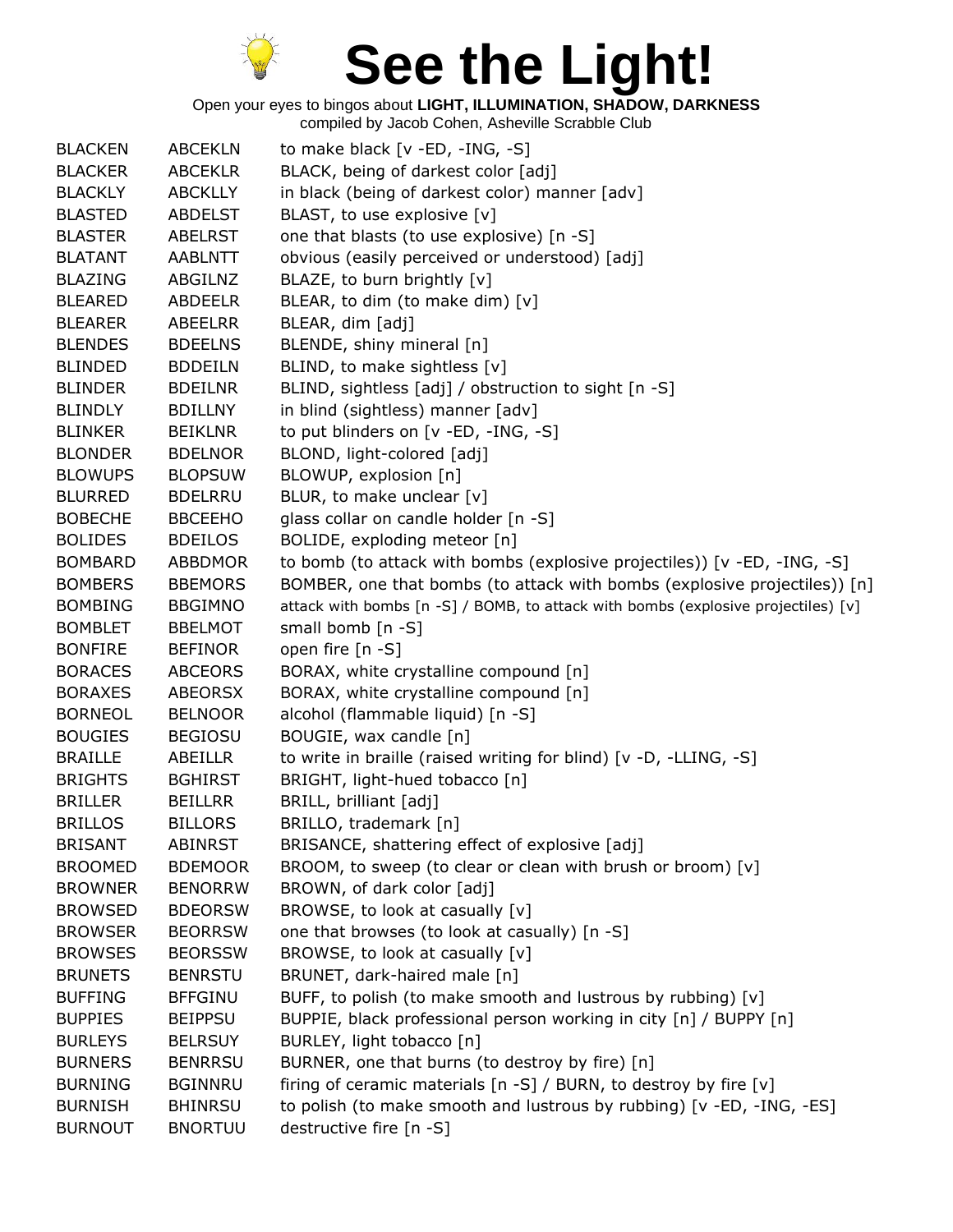

Open your eyes to bingos about **LIGHT, ILLUMINATION, SHADOW, DARKNESS**

| <b>BUTANES</b> | <b>ABENSTU</b> | BUTANE, flammable gas [n]                                   |
|----------------|----------------|-------------------------------------------------------------|
| <b>BUTANOL</b> | <b>ABLNOTU</b> | flammable alcohol [n -S]                                    |
|                |                | C <sub>7s</sub>                                             |
| <b>CADELLE</b> | <b>ACDEELL</b> | small, black beetle [n -S]                                  |
| <b>CAMPHOL</b> | <b>ACHLMOP</b> | borneol (alcohol (flammable liquid)) [n -S]                 |
| CANDELA        | <b>AACDELN</b> | unit of light intensity [n -S]                              |
| <b>CANDENT</b> | <b>ACDENNT</b> | glowing [adj]                                               |
| <b>CANDIDS</b> | <b>ACDDINS</b> | CANDID, unposed photograph [n]                              |
| <b>CANDLED</b> | <b>ACDDELN</b> | CANDLE, to examine eggs in front of light [v]               |
| <b>CANDLER</b> | <b>ACDELNR</b> | one that candles (to examine eggs in front of light) [n -S] |
| <b>CANDLES</b> | <b>ACDELNS</b> | CANDLE, to examine eggs in front of light [v]               |
| <b>CANNONS</b> | <b>ACNNNOS</b> | CANNON, to fire cannon (heavy firearm) [v]                  |
| <b>CARCELS</b> | <b>ACCELRS</b> | CARCEL, unit of illumination [n]                            |
| <b>CAVEMAN</b> | <b>AACEMNV</b> | cave dweller [n -MEN]                                       |
| <b>CAVERNS</b> | <b>ACENRSV</b> | CAVERN, to hollow out [v]                                   |
| <b>CENSERS</b> | <b>CEENRSS</b> | CENSER, vessel for burning incense [n]                      |
| <b>CEPHEID</b> | <b>CDEEHIP</b> | giant star $[n -S]$                                         |
| <b>CHARKED</b> | <b>ACDEHKR</b> | CHARK, to char (to burn slightly) [v]                       |
| <b>CHARRED</b> | <b>ACDEHRR</b> | CHAR, to burn slightly [v]                                  |
| <b>CHAUFER</b> | ACEFHRU        | chauffer (small furnace) [n -S]                             |
| <b>CHECKED</b> | <b>CCDEEHK</b> | CHECK, to inspect (to look carefully at or over) [v]        |
| <b>CHEDITE</b> | <b>CDEEHIT</b> | explosive [n -s]                                            |
| <b>CLARIFY</b> | <b>ACFILRY</b> | to make clear [v -FIED, -ING, -FIES]                        |
| <b>CLARITY</b> | <b>ACILRTY</b> | state of being clear (clean and pure) [n -TIES]             |
| <b>CLEARED</b> | <b>ACDEELR</b> | CLEAR, to remove obstructions [v]                           |
| <b>CLEARER</b> | <b>ACEELRR</b> | one that clears (to remove obstructions) [n -S]             |
| <b>CLEARLY</b> | <b>ACELLRY</b> | in clear (clean and pure) manner [adv]                      |
| <b>CLINKER</b> | <b>CEIKLNR</b> | to form fused residue in burning [v -ED, -ING, -S]          |
| <b>CLOAKED</b> | <b>ACDEKLO</b> | CLOAK, to conceal (to keep from sight or discovery) [v]     |
| <b>CLOSEUP</b> | <b>CELOPSU</b> | photograph taken at close range [n -S]                      |
| <b>CLOUDED</b> | CDDELOU        | CLOUD, to cover with clouds (masses of visible vapor) [v]   |
| <b>COLLIED</b> | <b>CDEILLO</b> | COLLY, to blacken with coal dust $[v]$                      |
| <b>COLLIES</b> | <b>CEILLOS</b> | COLLY, to blacken with coal dust [v]                        |
| <b>COLTANS</b> | <b>ACLNOST</b> | COLTAN, black ore containing columbite and tantalite [n]    |
| <b>COMATIC</b> | <b>ACCIMOT</b> | having blurred vision as result of coma [adj]               |
| <b>COMBUST</b> | <b>BCMOSTU</b> | to burn (to destroy by fire) [v -ED, -ING, -S]              |
| <b>CONCEAL</b> | <b>ACCELNO</b> | to keep from sight or discovery [v -ED, -ING, -S]           |
| CONDONE        | <b>CDENNOO</b> | to forgive or overlook [v -D, -NING, -S]                    |
| <b>CORDITE</b> | <b>CDEIORT</b> | explosive powder [n -S]                                     |
| <b>CORONAE</b> | <b>ACENOOR</b> | CORONA, luminous circle around celestial body [n]           |
| <b>CORONAS</b> | <b>ACNOORS</b> | CORONA, luminous circle around celestial body [n]           |
| COWBIRD        | <b>BCDIORW</b> | blackbird [n -S]                                            |
| <b>COWPEAS</b> | <b>ACEOPSW</b> | COWPEA, black-eyed pea [n]                                  |
| <b>CREMATE</b> | <b>ACEEMRT</b> | to reduce to ashes by burning [v -D, -TING, -S]             |
| <b>CRESSET</b> | <b>CEERSST</b> | metal cup for burning oil [n -S]                            |
| <b>CURSORS</b> | <b>CORRSSU</b> | CURSOR, light indicator on computer display [n]             |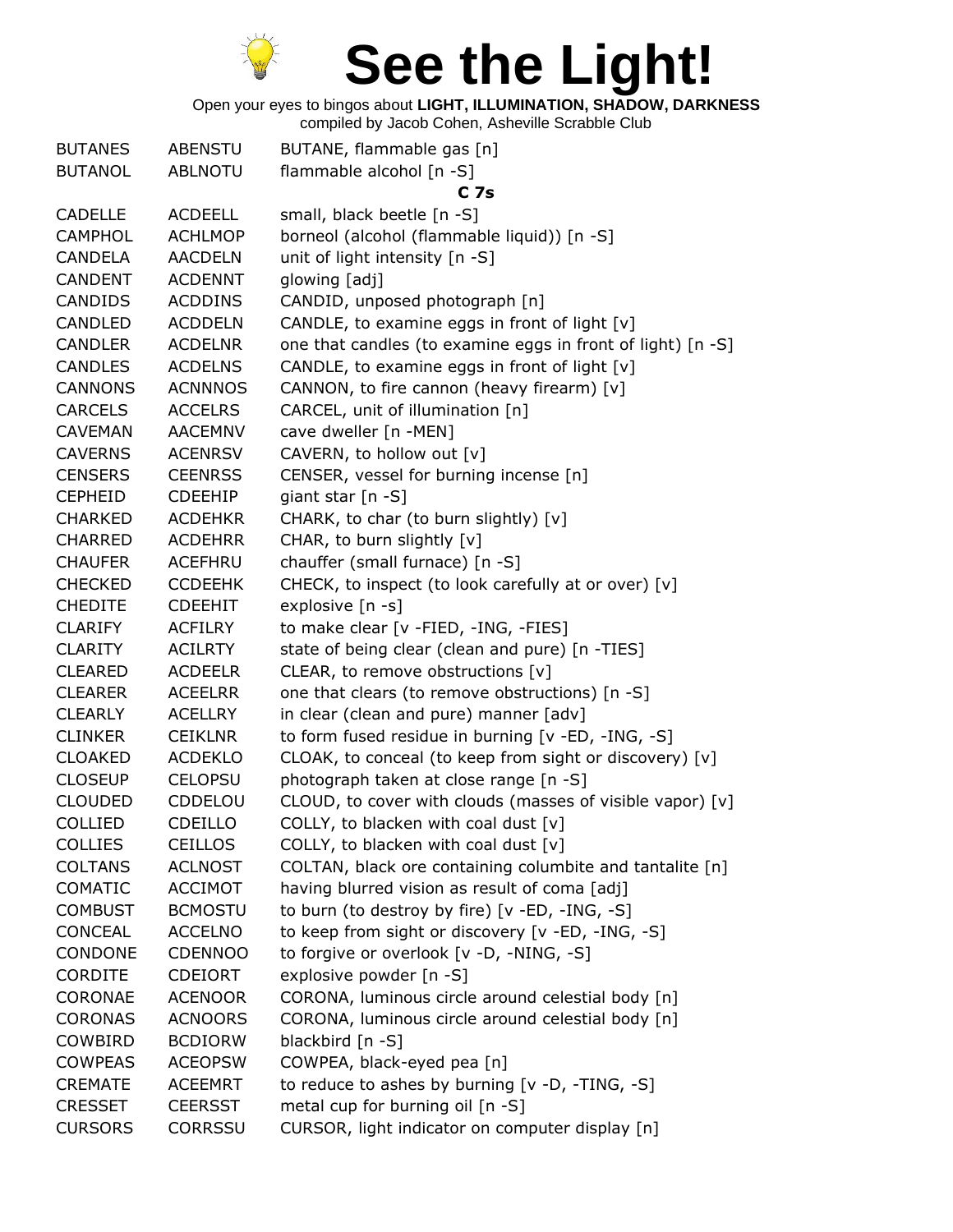

Open your eyes to bingos about **LIGHT, ILLUMINATION, SHADOW, DARKNESS**

| <b>CUTOVER</b> | <b>CEORTUV</b> | land cleared of trees [n -S]<br><b>D</b> 7s                                                          |
|----------------|----------------|------------------------------------------------------------------------------------------------------|
| <b>DACITES</b> | <b>ACDEIST</b> | DACITE, light gray rock [n]                                                                          |
| <b>DARKENS</b> | <b>ADEKNRS</b> | DARKEN, to make dark [v]                                                                             |
| <b>DARKEST</b> | <b>ADEKRST</b> | DARK, having little or no light [adj]                                                                |
| <b>DARKING</b> | <b>ADGIKNR</b> | DARK, to darken (to make dark) [v]                                                                   |
| <b>DARKISH</b> | <b>ADHIKRS</b> | somewhat dark [adj]                                                                                  |
| <b>DARKLED</b> | <b>ADDEKLR</b> | DARKLE, to become dark [v]                                                                           |
| <b>DARKLES</b> | <b>ADEKLRS</b> | DARKLE, to become dark [v]                                                                           |
| <b>DAWNING</b> | <b>ADGINNW</b> | daybreak (first appearance of light in morning) [n -S] / DAWN, to begin to grow light in morning [v] |
| <b>DAYGLOW</b> | <b>ADGLOWY</b> | airglow seen during day [n -S]                                                                       |
| <b>DAYLONG</b> | <b>ADGLNOY</b> | lasting all day [adj]                                                                                |
| <b>DAYROOM</b> | <b>ADMOORY</b> | room for reading and recreation [n -S]                                                               |
| <b>DAYSIDE</b> | <b>ADDEISY</b> | sun side of planet or moon [n -S]                                                                    |
| <b>DAYSTAR</b> | <b>AADRSTY</b> | planet visible in east just before sunrise [n -S]                                                    |
| DAYTIME        | <b>ADEIMTY</b> | day (time between sunrise and sunset) [n -S]                                                         |
| <b>DAYWORK</b> | <b>ADKORWY</b> | work done on daily basis [n -S]                                                                      |
| <b>DAZZLED</b> | <b>ADDELZZ</b> | DAZZLE, to blind by bright light [v]                                                                 |
| <b>DAZZLER</b> | ADELRZZ        | one that dazzles (to blind by bright light) [n -S]                                                   |
| <b>DAZZLES</b> | <b>ADELSZZ</b> | DAZZLE, to blind by bright light [v]                                                                 |
| <b>DEFOCUS</b> | <b>CDEFOSU</b> | to cause to go out of focus [v -ED, -ING, -ES, -SSED, -SSING, -SSES]                                 |
| <b>DEMINER</b> | <b>DEEIMNR</b> | one that removes mines (explosive devices) [n -S]                                                    |
| <b>DIALING</b> | ADGIILN        | measurement of time by sundials [n -S]                                                               |
| <b>DILATED</b> | ADDEILT        | DILATE, to make wider or larger [v]                                                                  |
| <b>DILATER</b> | <b>ADEILRT</b> | dilator (one that dilates (to make wider or larger)) [n -S]                                          |
| <b>DILATES</b> | <b>ADEILST</b> | DILATE, to make wider or larger [v]                                                                  |
| <b>DILATOR</b> | ADILORT        | one that dilates (to make wider or larger) [n -S]                                                    |
| <b>DIMMERS</b> | <b>DEIMMRS</b> | DIMMER, device for varying intensity of illumination [n]                                             |
| <b>DIMMEST</b> | <b>DEIMMST</b> | DIM, obscure (dark or indistinct) [adj]                                                              |
| <b>DIMMING</b> | <b>DGIIMMN</b> | DIM, to make dim [v]                                                                                 |
| <b>DIMMISH</b> | <b>DHIIMMS</b> | DIM, to make dim [adj]                                                                               |
| <b>DIMNESS</b> | <b>DEIMNSS</b> | state of being dim (obscure (dark or indistinct)) [n -ES]                                            |
| <b>DIMOUTS</b> | <b>DIMOSTU</b> | DIMOUT, condition of partial darkness [n]                                                            |
| <b>DIOPTER</b> | <b>DEIOPRT</b> | measure of refractive power [n -S]                                                                   |
| <b>DIOPTRE</b> | <b>DEIOPRT</b> | diopter (measure of refractive power) [n -S]                                                         |
| <b>DIOXANE</b> | ADEINOX        | flammable liquid [n -S]                                                                              |
| <b>DIOXANS</b> | <b>ADINOSX</b> | DIOXAN, dioxane (flammable liquid) [n]                                                               |
| <b>DISCERN</b> | <b>CDEINRS</b> | to perceive (to become aware of through senses) [v -ED, -ING, -S]                                    |
| <b>DORBUGS</b> | <b>BDGORSU</b> | DORBUG, dor (black European beetle) [n]                                                              |
| <b>DOTTELS</b> | <b>DELOSTT</b> | DOTTEL, dottle (mass of half-burnt pipe tobacco) [n]                                                 |
| <b>DOTTLES</b> | <b>DELOSTT</b> | DOTTLE, mass of half-burnt pipe tobacco [n]                                                          |
| <b>DOUTING</b> | <b>DGINOTU</b> | DOUT, to extinguish (as fire) [v]                                                                    |
| <b>DREDGED</b> | <b>DDDEEGR</b> | DREDGE, to clear with dredge (machine for scooping mud) [v]                                          |
| <b>DREDGER</b> | <b>DDEEGRR</b> | one that dredges (to clear with dredge (machine for scooping mud)) [n -S]                            |
| <b>DREDGES</b> | <b>DDEEGRS</b> | DREDGE, to clear with dredge (machine for scooping mud) [v]                                          |
| <b>DROSERA</b> | <b>ADEORRS</b> | sundew (marsh plant) [n -S]                                                                          |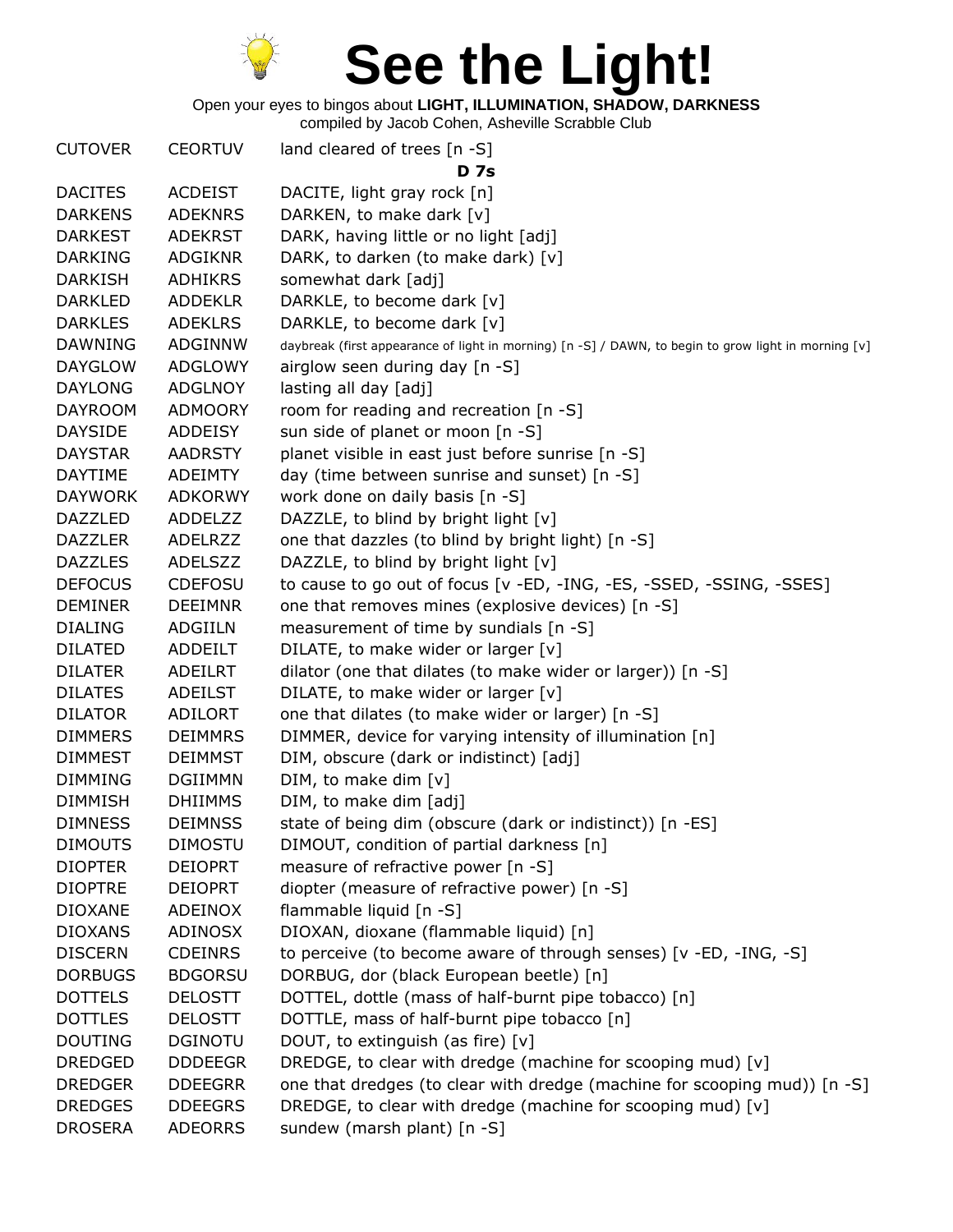

Open your eyes to bingos about **LIGHT, ILLUMINATION, SHADOW, DARKNESS**

| <b>DUNNITE</b> | <b>DEINNTU</b> | explosive [n -S]                                                        |
|----------------|----------------|-------------------------------------------------------------------------|
| <b>DUSKIER</b> | <b>DEIKRSU</b> | DUSKY, somewhat dark [adj]                                              |
| <b>DUSKILY</b> | <b>DIKLSUY</b> | DUSKY, somewhat dark [adv]                                              |
| <b>DUSKING</b> | <b>DGIKNSU</b> | DUSK, to become dark [v]                                                |
| <b>DUSKISH</b> | <b>DHIKSSU</b> | dusky (somewhat dark) [adj]                                             |
|                |                | E 7s                                                                    |
| <b>EBONISE</b> | <b>BEEINOS</b> | to ebonize (to stain black in imitation of ebony) [v -D, -SING, -S]     |
| <b>EBONIZE</b> | <b>BEEINOZ</b> | to stain black in imitation of ebony [v -D, -ZING, -S]                  |
| <b>ECHELLE</b> | <b>CEEEHLL</b> | device for spreading light into its component colors [n -S]             |
| <b>EDIFIED</b> | <b>DDEEFII</b> | EDIFY, to enlighten [v]                                                 |
| <b>EDIFIER</b> | <b>DEEFIIR</b> | one that edifies (to enlighten) [n -S]                                  |
| <b>EDIFIES</b> | <b>DEEFIIS</b> | EDIFY, to enlighten [v]                                                 |
| <b>EFFULGE</b> | <b>EEFFGLU</b> | to shine forth $[v -D, -GING, -S]$                                      |
| <b>EMBLAZE</b> | ABEELMZ        | to set on fire $[v -D, -ZING, -S]$                                      |
| <b>EMERGED</b> | <b>DEEEGMR</b> | EMERGE, to come out into view [v]                                       |
| <b>EMERGES</b> | <b>EEEGMRS</b> | EMERGE, to come out into view [v]                                       |
| <b>EMITTED</b> | <b>DEEIMTT</b> | EMIT, to send forth $[v]$                                               |
| <b>EMITTER</b> | <b>EEIMRTT</b> | one that emits (to send forth) [n -S]                                   |
| <b>ENFLAME</b> | <b>AEEFLMN</b> | to inflame (to set on fire) $[v -D, -MING, -S]$                         |
| <b>ENGILDS</b> | <b>DEGILNS</b> | ENGILD, to brighten (to make bright) [v]                                |
| <b>ENHALOS</b> | <b>AEHLNOS</b> | ENHALO, to surround with halo [v]                                       |
| <b>ESPIALS</b> | <b>AEILPSS</b> | ESPIAL, act of espying (to catch sight of) [n]                          |
| <b>ESPYING</b> | <b>EGINPSY</b> | ESPY, to catch sight of $[v]$                                           |
| <b>ETALONS</b> | <b>AELNOST</b> | ETALON, optical instrument [n]                                          |
| <b>ETHANOL</b> | <b>AEHLNOT</b> | alcohol (flammable liquid) [n -S]                                       |
| <b>ETHENES</b> | <b>EEEHNST</b> | ETHENE, ethylene (flammable gas) [n]                                    |
| <b>ETHYNES</b> | <b>EEHNSTY</b> | ETHYNE, flammable gas [n]                                               |
| <b>ETOILES</b> | <b>EEILOST</b> | ETOILE, star [n]                                                        |
| <b>EVANISH</b> | <b>AEHINSV</b> | to vanish (to disappear) [v -ED, -ING, -ES]                             |
| <b>EVIDENT</b> | <b>DEEINTV</b> | clear to vision or understanding [adj]                                  |
| <b>EVINCED</b> | <b>CDEEINV</b> | EVINCE, to show clearly [v]                                             |
| <b>EVINCES</b> | <b>CEEINSV</b> | EVINCE, to show clearly [v]                                             |
| <b>EXACTER</b> | <b>ACEERTX</b> | EXACT, precise (sharply and clearly defined or stated) [adj]            |
| <b>EXACTLY</b> | <b>ACELTXY</b> | in exact (precise (sharply and clearly defined or stated)) manner [adv] |
| <b>EXAMINE</b> | AEEIMNX        | to inspect (to look carefully at or over) [v -D, -NING, -S]             |
| <b>EXHIBIT</b> | <b>BEHIITX</b> | to present for public viewing [v -ED, -ING, -S]                         |
| <b>EXPLODE</b> | <b>DEELOPX</b> | to blow up $[v -D, -DING, -S]$                                          |
| <b>EXPOSAL</b> | <b>AELOPSX</b> | exposure (act of exposing (to lay open to view)) [n -S]                 |
| <b>EXPOSED</b> | <b>DEEOPSX</b> | EXPOSE, to lay open to view [v]                                         |
| <b>EXPOSER</b> | <b>EEOPRSX</b> | one that exposes (to lay open to view) [n -S]                           |
| <b>EXPOSES</b> | <b>EEOPSSX</b> | EXPOSE, to lay open to view [v]                                         |
| EYEABLE        | ABEEELY        | EYE, to watch closely [adj]                                             |
| <b>EYEBALL</b> | ABEELLY        | to eye (to watch closely) [v -ED, -ING, -S]                             |
| EYEBEAM        | ABEEEMY        | glance $[n - S]$                                                        |
| <b>EYEFULS</b> | <b>EEFLSUY</b> | EYEFUL, complete view [n]                                               |
| <b>EYEHOLE</b> | EEEHLOY        | small opening [n -S]                                                    |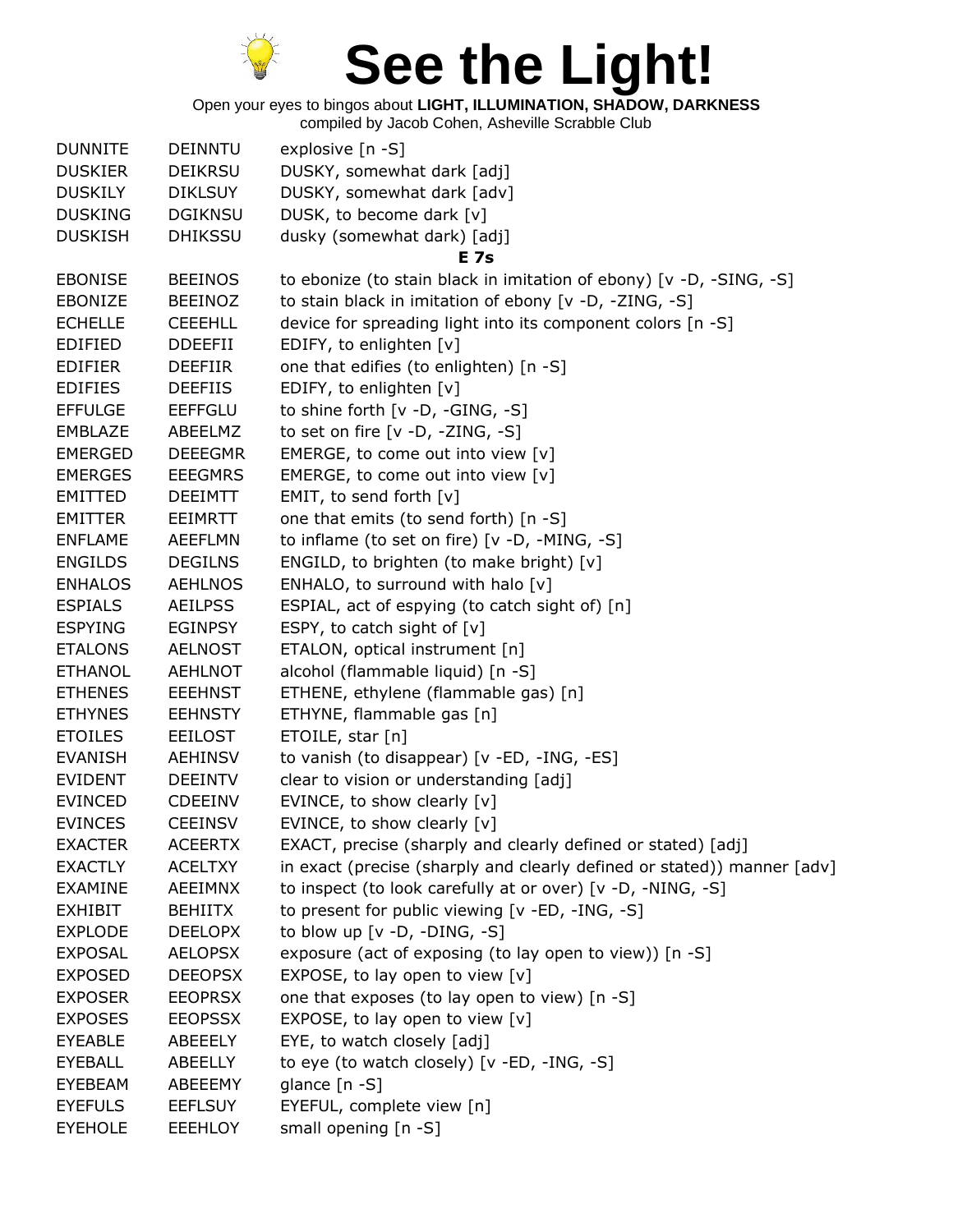

Open your eyes to bingos about **LIGHT, ILLUMINATION, SHADOW, DARKNESS**

| <b>EYELESS</b> | <b>EEELSSY</b> | lacking eyes (organ of sight) [adj]                                                     |
|----------------|----------------|-----------------------------------------------------------------------------------------|
| <b>EYELIKE</b> | EEEIKLY        | resembling eye (organ of sight) [adj]                                                   |
| <b>EYESHOT</b> | <b>EEHOSTY</b> | range of vision [n -S]                                                                  |
|                |                | <b>F</b> 7s                                                                             |
| <b>FACULAE</b> | <b>AACEFLU</b> | FACULA, unusually bright spot on sun's surface [n]                                      |
| <b>FACULAR</b> | <b>AACFLRU</b> | FACULA, unusually bright spot on sun's surface [adj]                                    |
| <b>FADABLE</b> | <b>AABDEFL</b> | capable of fading [adj]                                                                 |
| <b>FADEDLY</b> | <b>ADDEFLY</b> | FADE, to lose color or brightness [adv]                                                 |
| <b>FADEINS</b> | <b>ADEFINS</b> | FADEIN, gradual increase in brightness of image [n]                                     |
| <b>FADEOUT</b> | ADEFOTU        | gradual disappearance of image [n -S]                                                   |
| <b>FAINTER</b> | AEFINRT        | FAINT, lacking strength or vigor [adj] / one that faints (to lose consciousness) [n -S] |
| <b>FAINTLY</b> | AFILNTY        | in faint (lacking strength or vigor) manner [adv]                                       |
| <b>FALLOUT</b> | AFLLOTU        | radioactive debris resulting from nuclear explosion [n -S]                              |
| <b>FATWOOD</b> | <b>ADFOOTW</b> | wood used for kindling [n -S]                                                           |
| <b>FERLIES</b> | <b>EEFILRS</b> | FERLIE, strange sight [n] / FERLY [n]                                                   |
| <b>FIGTREE</b> | <b>EEFGIRT</b> | tree that bears figs (soft, sweet dark fruits) [n -S]                                   |
| <b>FILMDOM</b> | <b>DFILMMO</b> | motion-picture industry [n -S]                                                          |
| <b>FILMERS</b> | <b>EFILMRS</b> | FILMER, one that films (to make motion picture) [n]                                     |
| <b>FILMIER</b> | EFIILMR        | FILMY, resembling or covered with film; hazy [adj]                                      |
| <b>FILMILY</b> | <b>FIILLMY</b> | in filmy (resembling or covered with film; hazy) manner [adv]                           |
| <b>FILMING</b> | <b>FGIILMN</b> | FILM, to make motion picture [v]                                                        |
| <b>FILMSET</b> | <b>EFILMST</b> | to photoset (to prepare for printing by photographic means) [v FILMSET, -ING, -S]       |
| <b>FILTERS</b> | <b>EFILRST</b> | FILTER, to pass through filter (device for removing suspended matter) [v]               |
| <b>FIREARM</b> | <b>AEFIMRR</b> | weapon from which shot is discharged by gunpowder [n -S]                                |
| <b>FIREBOX</b> | <b>BEFIORX</b> | chamber in which fuel is burned [n -S]                                                  |
| <b>FIREBUG</b> | <b>BEFGIRU</b> | arsonist (one that commits arson) [n -S]                                                |
| <b>FIREDOG</b> | <b>DEFGIOR</b> | andiron (metal support for holding wood in fireplace) [n -S]                            |
| <b>FIREFLY</b> | <b>EFFILRY</b> | luminous insect [n -LIES]                                                               |
| <b>FIRELIT</b> | <b>EFIILRT</b> | lighted by firelight [adj]                                                              |
| <b>FIREMAN</b> | <b>AEFIMNR</b> | man employed to extinguish fires [n -MEN]                                               |
| <b>FIREPAN</b> | <b>AEFINPR</b> | open pan for holding live coals [n -S]                                                  |
| <b>FIREPIT</b> | <b>EFIIPRT</b> | depression dug in ground in which fire is made [n -S]                                   |
| <b>FIREPOT</b> | <b>EFIOPRT</b> | clay pot filled with burning items [n -S]                                               |
| <b>FIRINGS</b> | <b>FGIINRS</b> | FIRING, process of maturing ceramic products by heat [n]                                |
| <b>FLAMERS</b> | <b>AEFLMRS</b> | FLAMER, one that flames (to burn brightly) [n]                                          |
| <b>FLAMIER</b> | AEFILMR        | FLAMY, flaming [adj]                                                                    |
| <b>FLAMING</b> | <b>AFGILMN</b> | FLAME, to burn brightly [v]                                                             |
| <b>FLARING</b> | <b>AFGILNR</b> | FLARE, to burn with bright, wavering light [v]                                          |
| <b>FLASHED</b> | <b>ADEFHLS</b> | FLASH, to send forth sudden burst of light [v]                                          |
| <b>FLASHER</b> | <b>AEFHLRS</b> | one that flashes (to send forth sudden burst of light) [n -S]                           |
| <b>FLASHES</b> | <b>AEFHLSS</b> | FLASH, to send forth sudden burst of light [v]                                          |
| <b>FLICKED</b> | <b>CDEFIKL</b> | FLICK, to strike with quick, light blow [v]                                             |
| <b>FLICKER</b> | <b>CEFIKLR</b> | to move waveringly [v -ED, -ING, -S]                                                    |
| <b>FLINTED</b> | <b>DEFILNT</b> | FLINT, to provide with flint (spark-producing rock) [v]                                 |
| <b>FOCUSED</b> | <b>CDEFOSU</b> | FOCUS, to bring to focus [v]                                                            |
| <b>FOCUSER</b> | <b>CEFORSU</b> | one that focuses (to bring to focus) [n -S]                                             |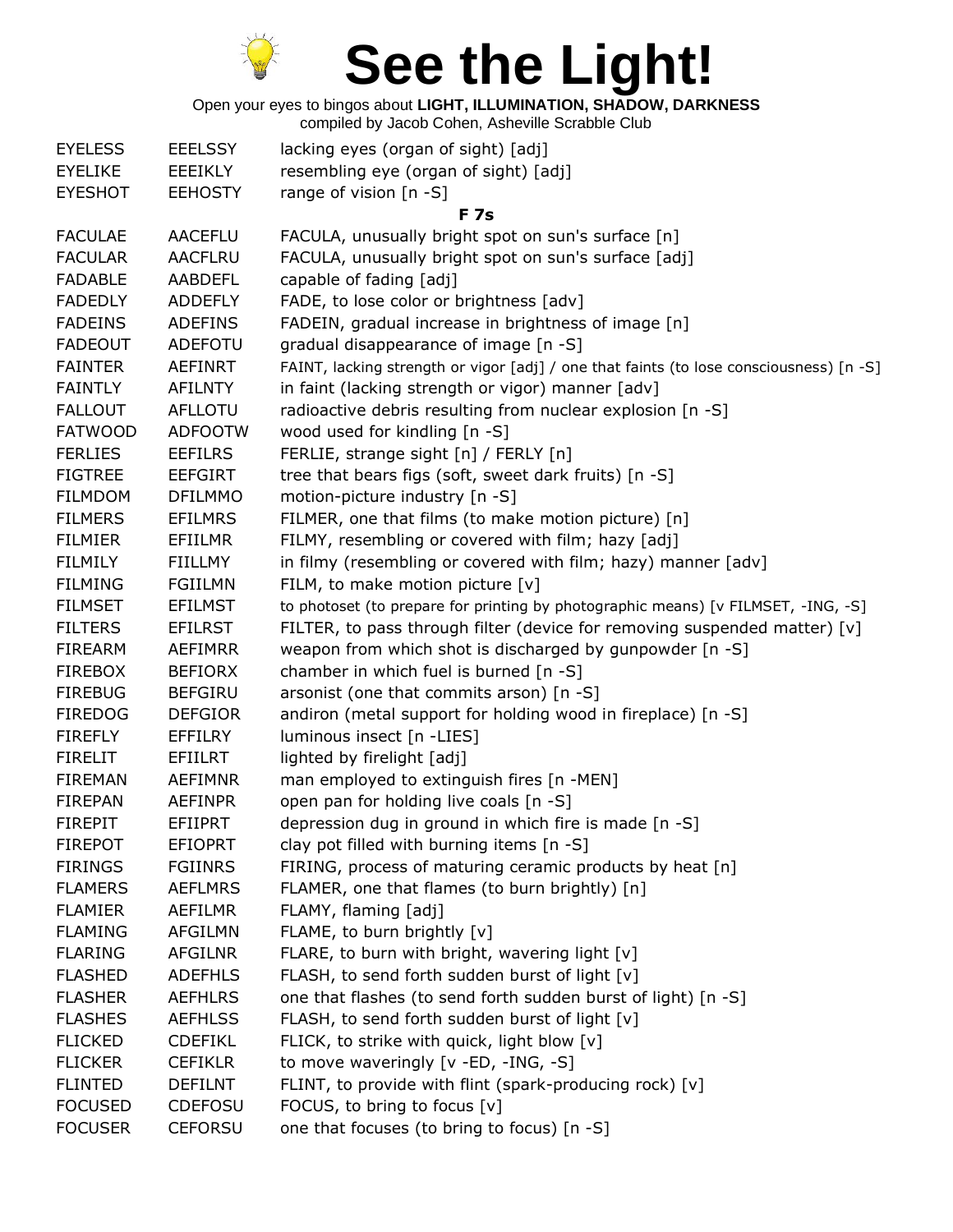

| <b>FOCUSES</b> | <b>CEFOSSU</b> | FOCUS, point at which rays converge or from which they diverge [n] / FOCUS, to bring to focus [v] |
|----------------|----------------|---------------------------------------------------------------------------------------------------|
| <b>FOGBOWS</b> | <b>BFGOOSW</b> | FOGBOW, nebulous arc of light sometimes seen in fog [n]                                           |
| <b>FOGDOGS</b> | <b>DFGGOOS</b> | FOGDOG, fogbow (nebulous arc of light sometimes seen in fog) [n]                                  |
| <b>FORESEE</b> | <b>EEEFORS</b> | to see in advance [v -SAW, -N, -ING, -S]                                                          |
| <b>FOXFIRE</b> | <b>EFFIORX</b> | glow produced by certain fungi on decaying wood [n -S]                                            |
| <b>FRESNEL</b> | <b>EEFLNRS</b> | type of lens used in lights [n -S]                                                                |
| <b>FULGENT</b> | <b>EFGLNTU</b> | shining brightly [adj]                                                                            |
| <b>FULMINE</b> | EFILMNU        | to explode loudly [v -D, -NING, -S]                                                               |
| <b>FURANES</b> | <b>AEFNRSU</b> | FURANE, furan (flammable liquid) [n]                                                              |
| <b>FURBISH</b> | <b>BFHIRSU</b> | to polish (to make smooth and lustrous by rubbing) [v -ED, -ING, -ES]                             |
| <b>FUSCOUS</b> | <b>CFOSSUU</b> | of dusky color [adj]                                                                              |
| <b>FUZZIER</b> | EFIRUZZ        | FUZZY, blurry (unclear (not clear (clean and pure))) [adj]                                        |
| <b>FUZZILY</b> | <b>FILUYZZ</b> | FUZZY, blurry (unclear (not clear (clean and pure))) [adv]                                        |
|                |                | <b>G</b> 7s                                                                                       |
| <b>GELLIES</b> | <b>EEGILLS</b> | GELLY, gelignite (high explosive) [n]                                                             |
| <b>GHOSTLY</b> | <b>GHLOSTY</b> | spectral (resembling specter (visible disembodied spirit)) [adj -LIER, -LIEST]                    |
| <b>GLAIRED</b> | <b>ADEGILR</b> | GLAIR, to coat with egg white [v] / GLAIRE [v]                                                    |
| <b>GLAIRES</b> | <b>AEGILRS</b> | GLAIRE, to glair (to coat with egg white) [v]                                                     |
| <b>GLAMMED</b> | ADEGLMM        | GLAM, to make oneself look alluringly attractive [v]                                              |
| <b>GLANCED</b> | <b>ACDEGLN</b> | GLANCE, to look quickly [v]                                                                       |
| <b>GLANCER</b> | <b>ACEGLNR</b> | one that glances (to look quickly) [n -S]                                                         |
| <b>GLANCES</b> | <b>ACEGLNS</b> | GLANCE, to look quickly [v]                                                                       |
| <b>GLARING</b> | <b>AGGILNR</b> | GLARE, to shine with harshly brilliant light [v]                                                  |
| <b>GLEAMED</b> | ADEEGLM        | GLEAM, to shine with soft radiance [v]                                                            |
| <b>GLEAMER</b> | <b>AEEGLMR</b> | one that gleams (to shine with soft radiance) [n -S]                                              |
| <b>GLIMMER</b> | <b>EGILMMR</b> | to shine faintly or unsteadily [v -ED, -ING, -S]                                                  |
| <b>GLIMPSE</b> | <b>EGILMPS</b> | to see for instant $[v -D, -SING, -S]$                                                            |
| <b>GLINTED</b> | <b>DEGILNT</b> | GLINT, to glitter (to sparkle (to give off or reflect flashes of light)) [v]                      |
| <b>GLISTEN</b> | <b>EGILNST</b> | to shine by reflection [v -ED, -ING, -S]                                                          |
| <b>GLISTER</b> | <b>EGILRST</b> | to glisten (to shine by reflection) [v -ED, -ING, -S]                                             |
| <b>GLITTER</b> | <b>EGILRTT</b> | to sparkle (to give off or reflect flashes of light) [v -ED, -ING, -S]                            |
| <b>GLOOMED</b> | <b>DEGLMOO</b> | GLOOM, to become dark [v]                                                                         |
| <b>GLOWFLY</b> | <b>FGLLOWY</b> | firefly (luminous insect) [n -LIES]                                                               |
| <b>GLOWING</b> | <b>GGILNOW</b> | GLOW, to emit light and heat [v]                                                                  |
| <b>GLYCINS</b> | <b>CGILNSY</b> | GLYCIN, compound used in photography [n]                                                          |
| <b>GLYCOLS</b> | <b>CGLLOSY</b> | GLYCOL, alcohol (flammable liquid) [n]                                                            |
| <b>GNOMONS</b> | <b>GMNNOOS</b> | GNOMON, part of sundial [n]                                                                       |
| <b>GRACKLE</b> | <b>ACEGKLR</b> | blackbird [n -S]                                                                                  |
| <b>GRAYEST</b> | <b>AEGRSTY</b> | GRAY, of color between white and black [adj]                                                      |
| <b>GRAYOUT</b> | <b>AGORTUY</b> | temporary blurring of vision [n -S]                                                               |
| <b>GRENADE</b> | <b>ADEEGNR</b> | explosive device [n -S]                                                                           |
| <b>GREYEST</b> | <b>EEGRSTY</b> | GREY, gray (of color between white and black) [adj]                                               |
| <b>GREYHEN</b> | <b>EEGHNRY</b> | female black grouse [n -S]                                                                        |
| <b>GUNFIRE</b> | <b>EFGINRU</b> | firing of guns [n -S]                                                                             |
| <b>GUNNING</b> | <b>GGINNNU</b> | sport of hunting with gun [n -S] / GUN, to shoot with gun (portable firearm) [v]                  |
| <b>GUNSHOT</b> | <b>GHNOSTU</b> | projectile fired from gun [n -S]                                                                  |
|                |                |                                                                                                   |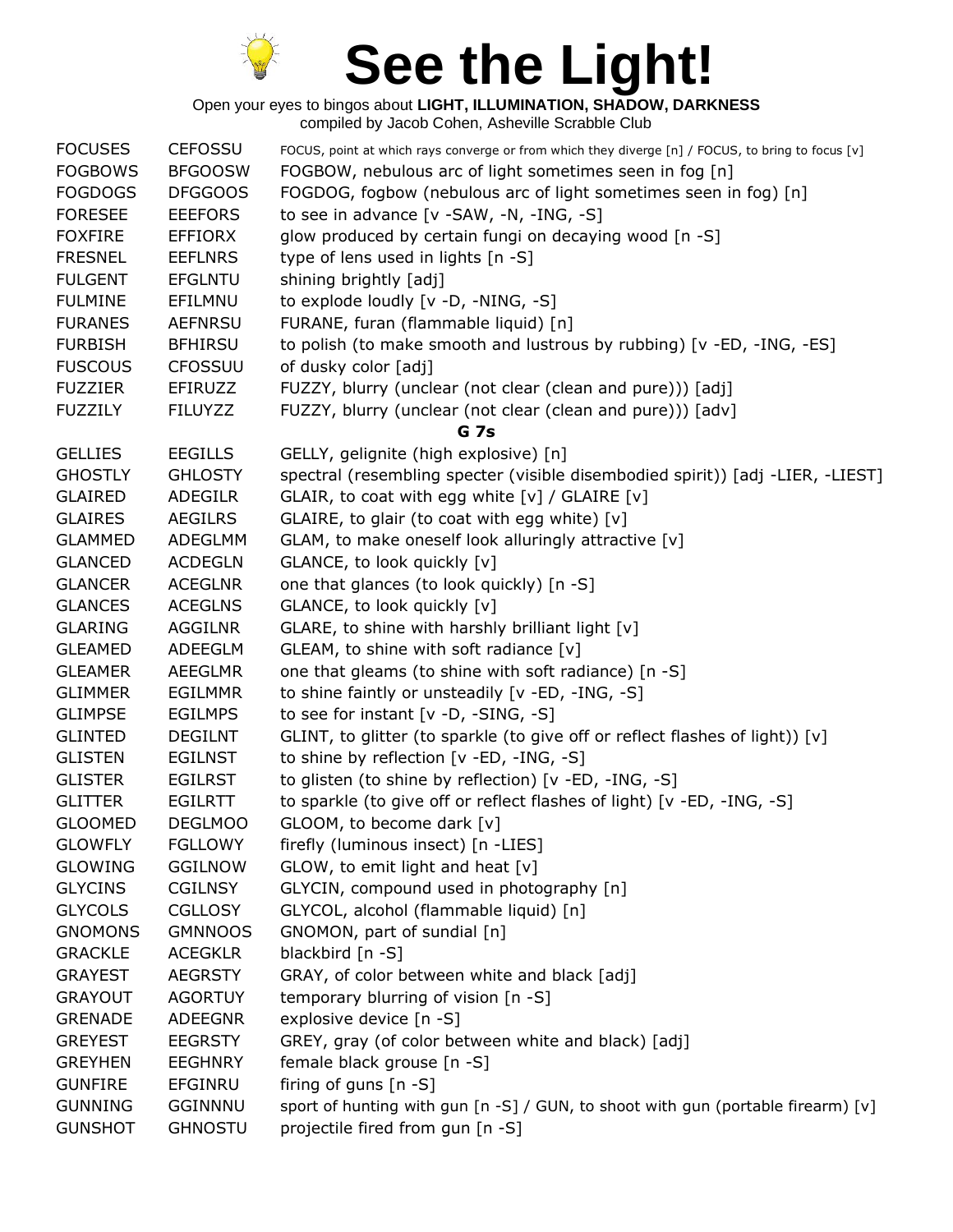

Open your eyes to bingos about **LIGHT, ILLUMINATION, SHADOW, DARKNESS** compiled by Jacob Cohen, Asheville Scrabble Club

## **H 7s**

| <b>HALOING</b> | AGHILNO        | HALO, to form halo (ring of light) $[v]$                                        |
|----------------|----------------|---------------------------------------------------------------------------------|
| <b>HANDGUN</b> | ADGHNNU        | small firearm [n -S]                                                            |
| <b>HARDIES</b> | <b>ADEHIRS</b> | HARDY, blacksmith's chisel [n]                                                  |
| <b>HAWKEYS</b> | <b>AEHKSWY</b> | HAWKEY, hawkie (white-faced cow) [n]                                            |
| <b>HAWKIES</b> | <b>AEHIKSW</b> | HAWKIE, white-faced cow [n]                                                     |
| <b>HAZIEST</b> | <b>AEHISTZ</b> | HAZY, unclear (not clear (clean and pure)) [adj]                                |
| <b>HEARTHS</b> | <b>AEHHRST</b> | HEARTH, floor of fireplace [n]                                                  |
| <b>HIDABLE</b> | ABDEHIL        | able to be hidden [adj]                                                         |
| <b>HIDEOUT</b> | <b>DEHIOTU</b> | place of refuge [n -S]                                                          |
| <b>HOARIER</b> | AEHIORR        | HOARY, white with age [adj]                                                     |
| <b>HOARILY</b> | AHILORY        | in hoary (white with age) manner [adv]                                          |
| <b>HORIZON</b> | <b>HINOORZ</b> | line where sky seems to meet earth [n -S]                                       |
|                |                | I <sub>7s</sub>                                                                 |
| <b>IGNEOUS</b> | <b>EGINOSU</b> | pertaining to fire [adj]                                                        |
| IGNITED        | <b>DEGIINT</b> | IGNITE, to set on fire [v]                                                      |
| <b>IGNITER</b> | <b>EGIINRT</b> | one that ignites (to set on fire) [n -S]                                        |
| <b>IGNITES</b> | <b>EGIINST</b> | IGNITE, to set on fire [v]                                                      |
| <b>IGNITOR</b> | <b>GIINORT</b> | igniter (one that ignites (to set on fire)) [n -S]                              |
| ILLUMED        | DEILLMU        | ILLUME, to illuminate [v]                                                       |
| <b>ILLUMES</b> | <b>EILLMSU</b> | ILLUME, to illuminate [v]                                                       |
| <b>IMAGING</b> | <b>AGGIIMN</b> | action of producing visible representation [n -S]                               |
| <b>IMBLAZE</b> | ABEILMZ        | to emblaze (to set on fire) [v -D, -ZING, -S]                                   |
| <b>INEXACT</b> | <b>ACEINTX</b> | not exact (precise (sharply and clearly defined or stated)) [adj]               |
| <b>INFLAME</b> | <b>AEFILMN</b> | to set on fire [v -D, -MING, -S]                                                |
| <b>INSPECT</b> | <b>CEINPST</b> | to look carefully at or over [v -ED, -ING, -S]                                  |
| <b>INSTARS</b> | <b>AINRSST</b> | INSTAR, to adorn with stars [v]                                                 |
| <b>ISOHELS</b> | <b>EHILOSS</b> | ISOHEL, line on map connecting points receiving equal sunshine [n]              |
| <b>IVORIED</b> | DEIIORV        | IVORY, hard white substance found in elephant tusks [adj]                       |
| <b>IVORIES</b> | <b>EIIORSV</b> | IVORY, hard white substance found in elephant tusks [n]                         |
|                |                | J <sub>7s</sub>                                                                 |
| <b>JAGGARY</b> | AAGGJRY        | jaggery (coarse, dark sugar) [n -RIES]                                          |
| <b>JAGGERY</b> | <b>AEGGJRY</b> | coarse, dark sugar [n -RIES]                                                    |
| <b>JETTIER</b> | EEIJRTT        | JETTY, having color jet black [adj]                                             |
| <b>JEZAILS</b> | AEIJLSZ        | JEZAIL, type of firearm (weapon from which shot is discharged by gunpowder) [n] |
| <b>JUDASES</b> | ADEJSSU        | JUDAS, peephole (small opening through which one may look) [n]<br><b>K7s</b>    |
| <b>KABOOMS</b> | <b>ABKMOOS</b> | KABOOM, sound of loud explosion [n]                                             |
| <b>KAOLINE</b> | <b>AEIKLNO</b> | kaolin (fine white clay) [n -S]                                                 |
| <b>KAOLINS</b> | <b>AIKLNOS</b> | KAOLIN, fine white clay [n]                                                     |
| <b>KELLIES</b> | <b>EEIKLLS</b> | KELLY, bright green color [n]                                                   |
| <b>KELPING</b> | <b>EGIKLNP</b> | KELP, to burn type of seaweed $[v]$                                             |
| <b>KERMODE</b> | <b>DEEKMOR</b> | type of black bear [n -S]                                                       |
| <b>KIDVIDS</b> | <b>DDIIKSV</b> | KIDVID, television programs for children [n]                                    |
| KILORAD        | ADIKLOR        | unit of nuclear radiation [n KILORADS]                                          |
| <b>KINARAS</b> | <b>AAIKNRS</b> | KINARA, candelabra with seven candlesticks [n]                                  |
|                |                |                                                                                 |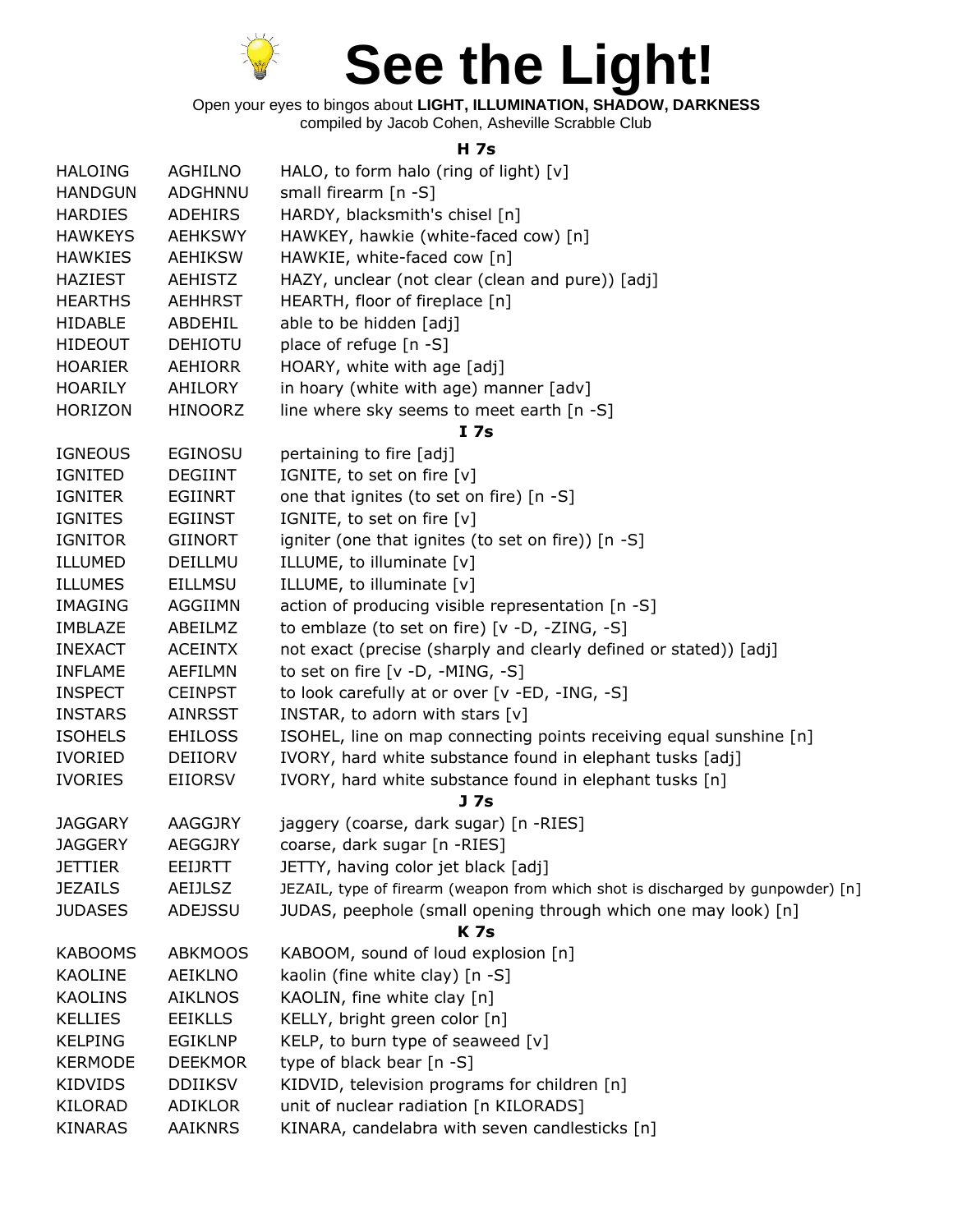

Open your eyes to bingos about **LIGHT, ILLUMINATION, SHADOW, DARKNESS**

| KINDLED        | <b>DDEIKLN</b> | KINDLE, to cause to burn $[v]$                                                     |
|----------------|----------------|------------------------------------------------------------------------------------|
| <b>KINDLER</b> | <b>DEIKLNR</b> | one that kindles (to cause to burn) [n -S]                                         |
| <b>KINDLES</b> | <b>DEIKLNS</b> | KINDLE, to cause to burn [v]                                                       |
| <b>KUDLIKS</b> | <b>DIKKLSU</b> | KUDLIK, Inuit oil lamp [n]                                                         |
|                |                | <b>L</b> 7s                                                                        |
| <b>LAMBENT</b> | ABELMNT        | flickering lightly and gently over surface [adj]                                   |
| LAMBERT        | ABELMRT        | unit of brightness [n -S]                                                          |
| <b>LAMPADS</b> | <b>AADLMPS</b> | LAMPAD, candlestick [n]                                                            |
| <b>LAMPING</b> | <b>AGILMNP</b> | LAMP, to look at $[v]$                                                             |
| LAMPION        | <b>AILMNOP</b> | type of light-generating device [n -S]                                             |
| LAMPLIT        | AILLMPT        | lighted by lamp [adj]                                                              |
| <b>LANGLEY</b> | <b>AEGLLNY</b> | unit of illumination [n -S]                                                        |
| <b>LANTERN</b> | <b>AELNNRT</b> | protective case for light [n -S]                                                   |
| <b>LASERED</b> | <b>ADEELRS</b> | LASER, to treat with laser (device that amplifies light waves) [v]                 |
| <b>LATENTS</b> | <b>AELNSTT</b> | LATENT, barely visible fingerprint that can be developed for study [n]             |
| LEERING        | <b>EEGILNR</b> | LEER, to look with sideways glance $[v]$                                           |
| <b>LENSMAN</b> | <b>AELMNNS</b> | photographer [n -MEN]                                                              |
| <b>LEUKONS</b> | <b>EKLNOSU</b> | LEUKON, bodily organ consisting of white blood cells [n]                           |
| <b>LICHTED</b> | <b>CDEHILT</b> | LICHT, to light (to illuminate) [v]                                                |
| <b>LIGHTED</b> | <b>DEGHILT</b> | LIGHT, to illuminate [v]                                                           |
| LIGROIN        | <b>GIILNOR</b> | flammable liquid [n -S]                                                            |
| <b>LINKBOY</b> | <b>BIKLNOY</b> | man or boy hired to carry torch to light way along dark streets [n -S]             |
| <b>LINKMAN</b> | <b>AIKLMNN</b> | linkboy (man or boy hired to carry torch to light way along dark streets) [n -MEN] |
| <b>LOOKERS</b> | <b>EKLOORS</b> | LOOKER, one that looks (to use one's eyes in seeing) [n]                           |
| <b>LOOKERS</b> | <b>EKLOORS</b> | LOOKER, one that looks (to use one's eyes in seeing) [n]                           |
| <b>LOOKING</b> | <b>GIKLNOO</b> | LOOK, to use one's eyes in seeing [v]                                              |
| <b>LOOKING</b> | <b>GIKLNOO</b> | LOOK, to use one's eyes in seeing [v]                                              |
| <b>LOOKISM</b> | <b>IKLMOOS</b> | discrimination based on physical appearance [n -S]                                 |
| <b>LOOKIST</b> | <b>IKLOOST</b> | one that practices lookism [n -S]                                                  |
| <b>LOOKITS</b> | <b>IKLOOST</b> | LOOKIT, to look at [v]                                                             |
| <b>LOOKOUT</b> | <b>KLOOOTU</b> | one engaged in keeping watch [n -S]                                                |
| <b>LOOKUPS</b> | <b>KLOOPSU</b> | LOOKUP, process of looking something up [n]                                        |
| LOURING        | GILNORU        | LOUR, to lower (to appear dark and threatening) [v]                                |
| <b>LOVEBUG</b> | <b>BEGLOUV</b> | small black fly that swarms along highways [n -S]                                  |
| <b>LOWERED</b> | <b>DEELORW</b> | LOWER, to appear dark and threatening [v]                                          |
| <b>LUCENCE</b> | <b>CCEELNU</b> | lucency (quality of being lucent (giving off light)) [n -S]                        |
| <b>LUCENCY</b> | <b>CCELNUY</b> | quality of being lucent (giving off light) [n -CIES]                               |
| <b>LUSTERS</b> | <b>ELRSSTU</b> | LUSTER, to make or become lustrous [v]                                             |
| <b>LUSTRED</b> | <b>DELRSTU</b> | LUSTRE, to luster (to make or become lustrous) [v]                                 |
| <b>LUSTRES</b> | <b>ELRSSTU</b> | LUSTRE, to luster (to make or become lustrous) [v]                                 |
| <b>LUTEOUS</b> | <b>ELOSTUU</b> | light to moderate greenish yellow in color [adj]                                   |
| <b>LYDDITE</b> | <b>DDEILTY</b> | explosive [n -S]                                                                   |
|                |                | <b>M</b> 7s                                                                        |
| <b>MADEIRA</b> | AADEIMR        | white wine $[n -S]$                                                                |
| <b>MADUROS</b> | ADMORSU        | MADURO, dark-colored, relatively strong cigar [n]                                  |
| <b>MALMSEY</b> | <b>AELMMSY</b> | white wine [n -S]                                                                  |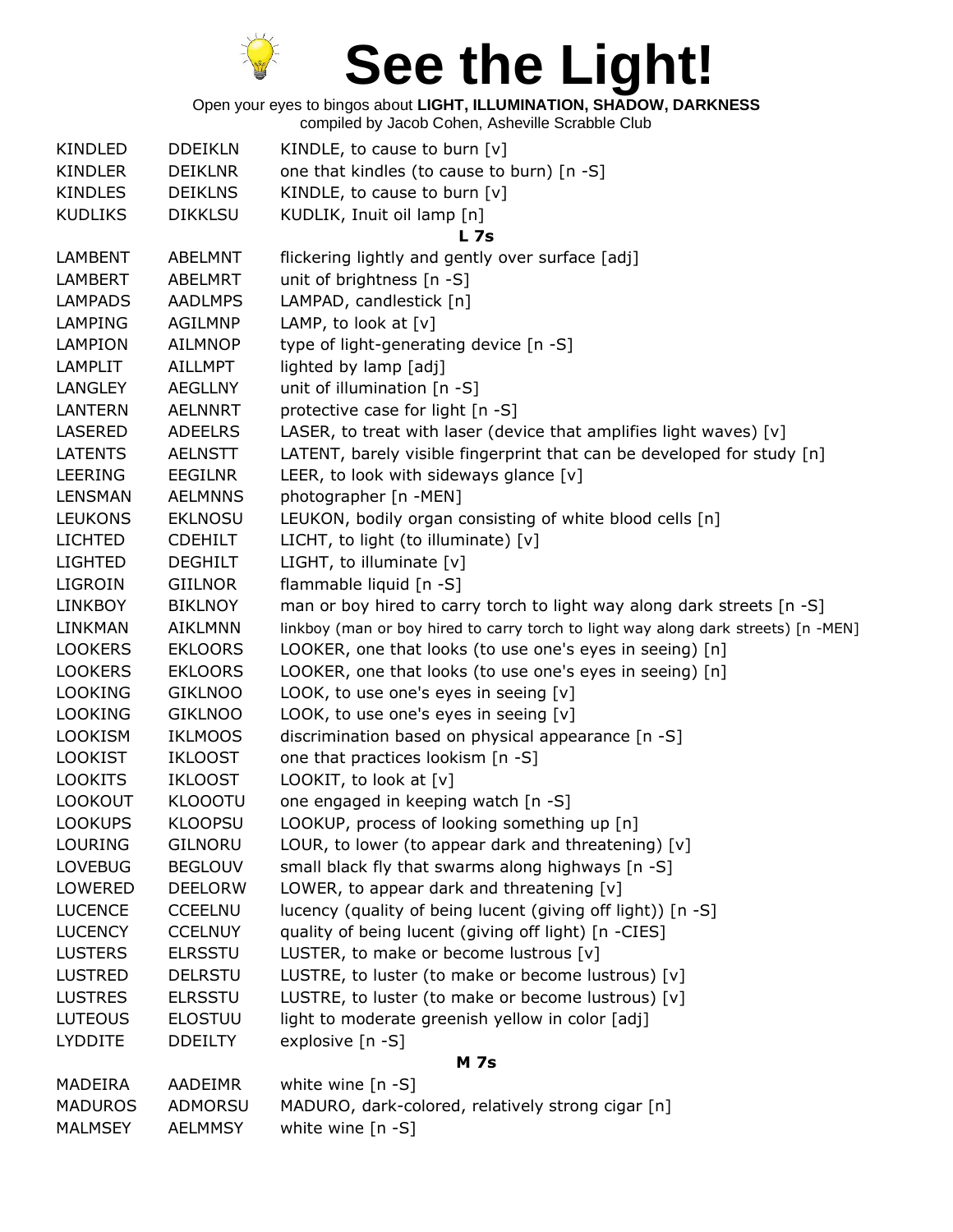

| <b>MANCHET</b> | <b>ACEHMNT</b> | small loaf of fine white bread [n -S]                                                                               |
|----------------|----------------|---------------------------------------------------------------------------------------------------------------------|
| MANNITE        | AEIMNNT        | mannitol (alcohol (flammable liquid)) [n -S]                                                                        |
| <b>MANTELS</b> | <b>AELMNST</b> | MANTEL, shelf above fireplace [n]                                                                                   |
| <b>MANTLED</b> | <b>ADELMNT</b> | MANTLE, to cloak (to conceal (to keep from sight or discovery)) [v]                                                 |
| <b>MANTLES</b> | <b>AELMNST</b> | MANTLE, to cloak (to conceal (to keep from sight or discovery)) [v]                                                 |
| <b>MARKERS</b> | <b>AEKMRRS</b> | MARKER, one that marks (to make visible impression on) [n]                                                          |
| <b>MARKING</b> | <b>AGIKMNR</b> | MARK, to make visible impression on [v]                                                                             |
| <b>MEGATON</b> | <b>AEGMNOT</b> | unit of explosive force [n -S]                                                                                      |
| <b>MELAENA</b> | AAEELMN        | melena (condition marked by black tarry stool) [n -S]                                                               |
| <b>MELANIN</b> | AEILMNN        | dark pigment [n -S]                                                                                                 |
| <b>MELENAS</b> | <b>AEELMNS</b> | MELENA, condition marked by black tarry stool [n]                                                                   |
| <b>MENORAH</b> | <b>AEHMNOR</b> | candleholder used in Jewish worship [n -S]                                                                          |
| <b>MENTHOL</b> | <b>EHLMNOT</b> | alcohol (flammable liquid) [n -S]                                                                                   |
| <b>MEROPIA</b> | <b>AEIMOPR</b> | partial blindness [n -S]                                                                                            |
| <b>MEROPIC</b> | <b>CEIMOPR</b> | MEROPIA, partial blindness [adj]                                                                                    |
| <b>MESTEES</b> | <b>EEEMSST</b> | MESTEE, mustee (octoroon (person of one-eighth black ancestry)) [n]                                                 |
| <b>METHANE</b> | <b>AEEHMNT</b> | flammable gas [n -S]                                                                                                |
| <b>MINICAM</b> | <b>ACIIMMN</b> | small portable television camera [n -S]                                                                             |
| MINIVER        | EIIMNRV        | white fur [n -S]                                                                                                    |
| <b>MIRADOR</b> | <b>ADIMORR</b> | architectural feature designed to afford extensive view [n -S]                                                      |
| <b>MIRAGES</b> | <b>AEGIMRS</b> | MIRAGE, type of optical illusion [n]                                                                                |
| <b>MIRKEST</b> | <b>EIKMRST</b> | MIRK, murk (dark (having little or no light)) [adj]                                                                 |
| MIRKIER        | <b>EIIKMRR</b> | MIRKY, murky (dark (having little or no light)) [adj]                                                               |
| MIRKILY        | <b>IIKLMRY</b> | MIRKY, murky (dark (having little or no light)) [adv]                                                               |
| <b>MISFIRE</b> | EFIIMRS        | to fail to fire $[v -D, -RING, -S]$                                                                                 |
| <b>MISREAD</b> | ADEIMRS        | to read (to look at so as to take in meaning of, as something written or printed) incorrectly [v MISREAD, -ING, -S] |
| <b>MISTBOW</b> | <b>BIMOSTW</b> | fogbow (nebulous arc of light sometimes seen in fog) [n -S]                                                         |
| <b>MISTIER</b> | <b>EIIMRST</b> | MISTY, blurry (unclear (not clear (clean and pure))) [adj]                                                          |
| <b>MISTILY</b> | <b>IILMSTY</b> | in misty (blurry (unclear (not clear))) manner [adv]                                                                |
| <b>MOONBOW</b> | <b>BMNOOOW</b> | rainbow formed by light from moon [n -S]                                                                            |
| <b>MOONDOG</b> | DGMNOOO        | bright spot in sky formed by moonlight [n -S]                                                                       |
| <b>MOONLIT</b> | <b>ILMNOOT</b> | lighted by moon [adj]                                                                                               |
| <b>MORNAYS</b> | <b>AMNORSY</b> | MORNAY, cheese-flavored white sauce [n]                                                                             |
| <b>MOSELLE</b> | <b>EELLMOS</b> | medium-dry white wine [n -S]                                                                                        |
| <b>MOVIOLA</b> | <b>AILMOOV</b> | movieola (device for viewing and editing film) [n -S]                                                               |
| <b>MUDCAPS</b> | <b>ACDMPSU</b> | MUDCAP, to cover explosive with mud before detonating [v]                                                           |
| <b>MUGSHOT</b> | <b>GHMOSTU</b> | photograph of person's face for official records [n -S]                                                             |
| <b>MURKEST</b> | <b>EKMRSTU</b> | MURK, dark (having little or no light) [adj]                                                                        |
| <b>MURKIER</b> | EIKMRRU        | MURKY, dark (having little or no light) [adj]                                                                       |
| <b>MURKILY</b> | IKLMRUY        | MURKY, dark (having little or no light) [adv]                                                                       |
| <b>MURREYS</b> | <b>EMRRSUY</b> | MURREY, dark purple color [n]                                                                                       |
| <b>MUSCATS</b> | <b>ACMSSTU</b> | MUSCAT, sweet, white grape [n]                                                                                      |
| <b>MUSKETS</b> | <b>EKMSSTU</b> | MUSKET, type of firearm (weapon from which shot is discharged by gunpowder) [n]                                     |
| <b>MUSTEES</b> | <b>EEMSSTU</b> | MUSTEE, octoroon (person of one-eighth black ancestry) [n]                                                          |
|                |                | <b>N</b> 7s                                                                                                         |
| <b>NAPALMS</b> | <b>AALMNPS</b> | NAPALM, to assault with type of incendiary bomb [v]                                                                 |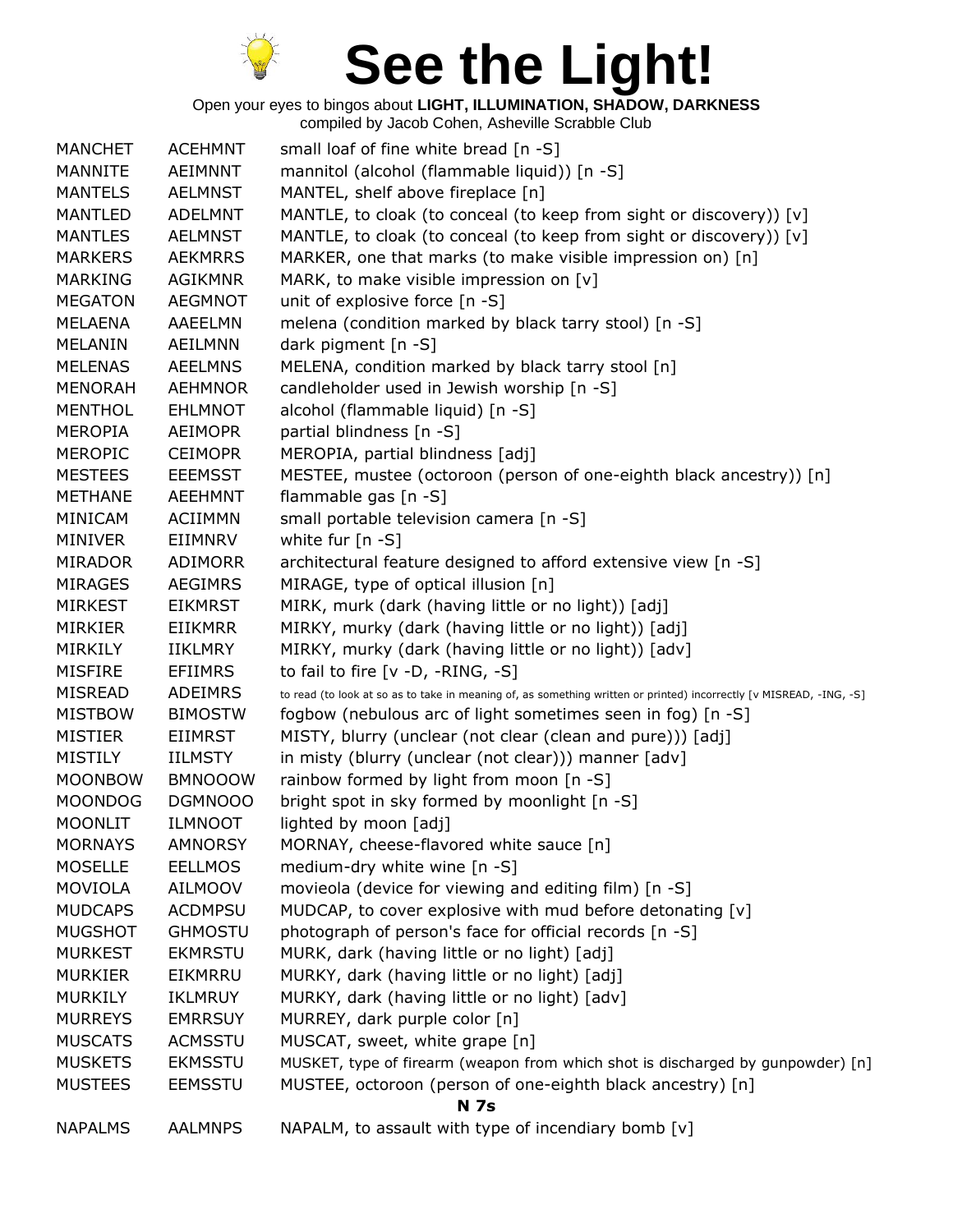

Open your eyes to bingos about **LIGHT, ILLUMINATION, SHADOW, DARKNESS**

| <b>NEGROID</b> | <b>DEGINOR</b> | member of black race [n -S]                                                                                 |
|----------------|----------------|-------------------------------------------------------------------------------------------------------------|
| <b>NICOISE</b> | <b>CEIINOS</b> | served with black olives, tomatoes, olive oil, and often anchovies [adj]                                    |
| <b>NIELLOS</b> | <b>EILLNOS</b> | NIELLO, black metallic substance [n] / NIELLO, to decorate with niello [v]                                  |
| <b>NIGRIFY</b> | <b>FGIINRY</b> | to make black [v -FIED, -ING, -FIES]                                                                        |
|                |                | 0 7s                                                                                                        |
| <b>OBSCURE</b> | <b>BCEORSU</b> | dark or indistinct [adj -R, -ST] / to make obscure [v -D, -RING, -S]                                        |
| <b>OBSERVE</b> | <b>BEEORSV</b> | to look attentively [v -D, -VING, -S]                                                                       |
| <b>OCCULTS</b> | <b>CCLOSTU</b> | OCCULT, to conceal (to keep from sight or discovery) [v]                                                    |
| <b>OCTANOL</b> | <b>ACLNOOT</b> | alcohol (flammable liquid) [n -S]                                                                           |
| <b>OCULARS</b> | <b>ACLORSU</b> | OCULAR, eyepiece (lens or lens group nearest eye in optical instrument) [n]                                 |
| <b>OLOROSO</b> | LOOOORS        | dark sherry $[n - S]$                                                                                       |
| <b>ONSTAGE</b> | <b>AEGNOST</b> | being on part of stage visible to audience [adj]                                                            |
| <b>OOLONGS</b> | <b>GLNOOOS</b> | OOLONG, dark Chinese tea [n]                                                                                |
| <b>OPACITY</b> | <b>ACIOPTY</b> | something that is opaque [n -TIES}                                                                          |
| <b>OPALINE</b> | AEILNOP        | opaque white glass [n -S]                                                                                   |
| OPAQUED        | ADEOPQU        | OPAQUE, to make opaque (impervious to light) [v]                                                            |
| <b>OPAQUER</b> | <b>AEOPQRU</b> | OPAQUE, impervious to light [adj]                                                                           |
| <b>OPAQUES</b> | ADEOPQU        | OPAQUE, to make opaque (impervious to light) [v]                                                            |
| <b>OPENEST</b> | <b>EENOPST</b> | OPEN, affording unobstructed access, passage, or view [adj]                                                 |
| <b>OPTICAL</b> | <b>ACILOPT</b> | pertaining to sight [adj]                                                                                   |
| <b>OUTBURN</b> | <b>BNORTUU</b> | to burn longer than [v -ED, -T, -ING, -S]                                                                   |
| <b>OUTFIRE</b> | <b>EFIORTU</b> | to surpass in firing [v -D, -RING, -S]                                                                      |
| <b>OUTGLOW</b> | <b>GLOOTUW</b> | to surpass in glowing [v -ED, -ING, -S]                                                                     |
| <b>OUTGUNS</b> | <b>GNOSTUU</b> | OUTGUN, to surpass in firepower [v]                                                                         |
| <b>OUTSEEN</b> | <b>EENOSTU</b> | OUTSEE, to see beyond [v]                                                                                   |
| <b>OUTSEES</b> | <b>EEOSSTU</b> | OUTSEE, to see beyond [v]                                                                                   |
| <b>OVERLIT</b> | EILORTV        | OVERLIGHT, to light excessively [v]                                                                         |
| <b>OVERSEE</b> | <b>EEEORSV</b> | to watch over and direct [v -SAW, -N, -ING, -S]                                                             |
| <b>OVERTLY</b> | <b>ELORTVY</b> | in overt (open to view) manner [adv]                                                                        |
|                |                | <b>P</b> 7s                                                                                                 |
| <b>PARIANS</b> | <b>AAINPRS</b> | PARIAN, hard, white porcelain [n]                                                                           |
| <b>PASCHAL</b> | <b>AACHLPS</b> | candle used in certain religious ceremonies [n -S]                                                          |
| <b>PASTEUP</b> | <b>AEPPSTU</b> | finished copy to be photographed for making printing plate [n -S]                                           |
| <b>PEEKING</b> | <b>EEGIKNP</b> | PEEK, to look furtively or quickly [v]                                                                      |
| <b>PEERING</b> | <b>EEGINPR</b> | PEER, to look narrowly or searchingly [v]                                                                   |
| <b>PENLITE</b> | <b>EEILNPT</b> | penlight (small flashlight) [n -S]                                                                          |
| PERIQUE        | EEIPQRU        | dark tobacco [n -S]                                                                                         |
| <b>PERUSAL</b> | <b>AELPRSU</b> | act of perusing (to read (to look at so as to take in meaning of, as something written or printed)) [n -S]  |
| <b>PERUSED</b> | <b>DEEPRSU</b> | PERUSE, to read (to look at so as to take in meaning of, as something written or printed) [v]               |
| <b>PERUSER</b> | <b>EEPRRSU</b> | one that peruses (to read (to look at so as to take in meaning of, as something written or printed)) [n -S] |
| <b>PERUSES</b> | <b>EEPRSSU</b> | PERUSE, to read (to look at so as to take in meaning of, as something written or printed) [v]               |
| <b>PETARDS</b> | <b>ADEPRST</b> | PETARD, explosive device [n]                                                                                |
| <b>PHOEBUS</b> | <b>BEHOPSU</b> | sun $[n - ES]$                                                                                              |
| <b>PHOTICS</b> | <b>CHIOPST</b> | science of light [n PHOTICS]                                                                                |
| <b>PHOTINO</b> | <b>HINOOPT</b> | hypothetical elementary particle [n -S]                                                                     |
| <b>PHOTOED</b> | <b>DEHOOPT</b> | PHOTO, to photograph [v]                                                                                    |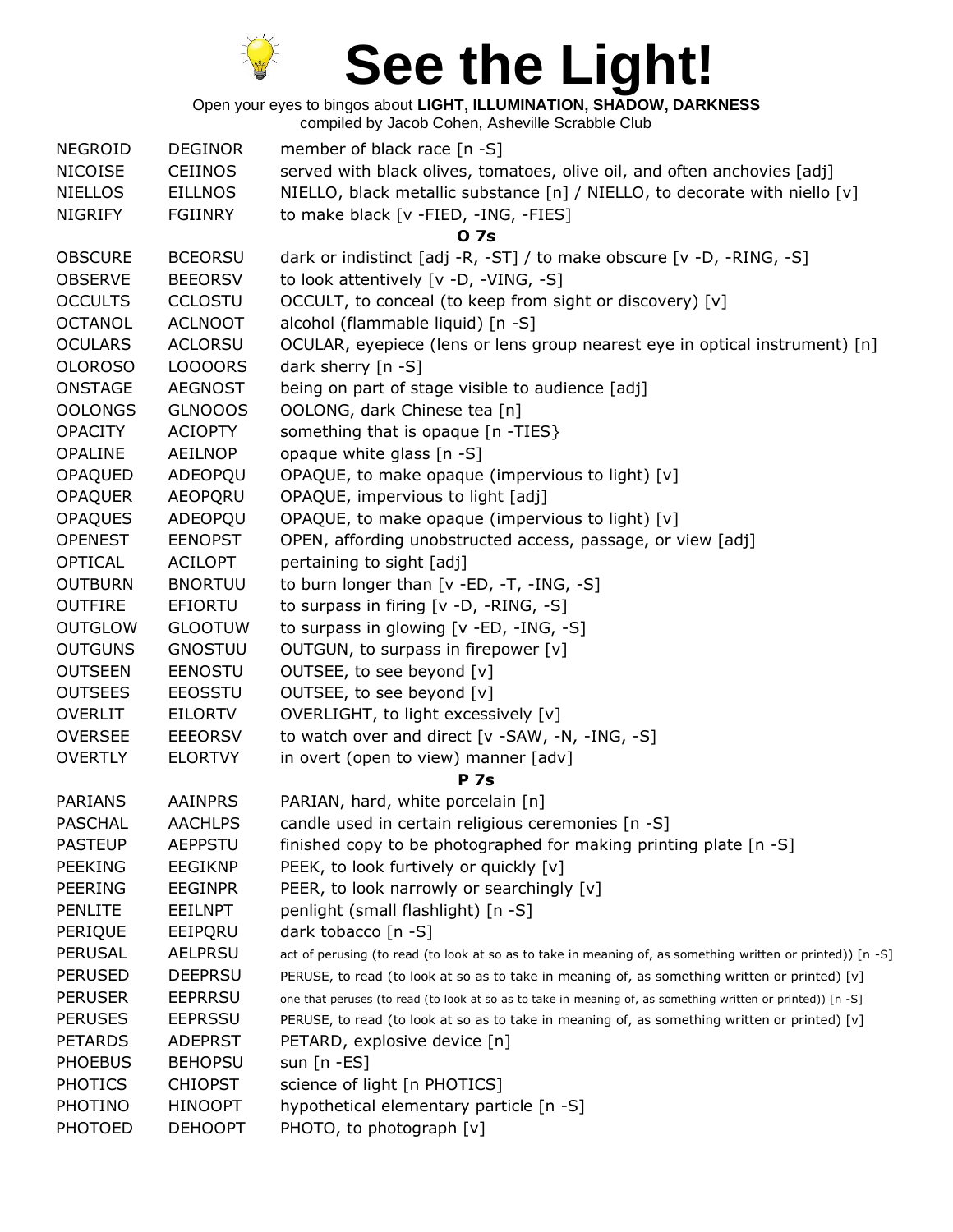

| <b>PHOTOGS</b> | <b>GHOOPST</b> | PHOTOG, one who takes photographs [n]                                                                |
|----------------|----------------|------------------------------------------------------------------------------------------------------|
| <b>PHOTONS</b> | <b>HNOOPST</b> | PHOTON, elementary particle [n]                                                                      |
| <b>PHYTOLS</b> | <b>HLOPSTY</b> | PHYTOL, alcohol (flammable liquid) [n]                                                               |
| <b>PICCATA</b> | <b>AACCIPT</b> | dish of veal cutlets with sauce of lemon, white wine, and butter [n -S]                              |
| <b>PICEOUS</b> | <b>CEIOPSU</b> | glossy-black in color [adj]                                                                          |
| <b>PILSNER</b> | <b>EILNPRS</b> | light beer [n -S]                                                                                    |
| PINITOL        | <b>IILNOPT</b> | alcohol (flammable liquid) [n -S]                                                                    |
| PINSPOT        | <b>INOPPST</b> | to illuminate with tight spotlight [v -TTED, -TTING, -S]                                             |
| <b>PISTOLS</b> | <b>ILOPSST</b> | PISTOL, to shoot with small firearm [v]                                                              |
| PITFALL        | <b>AFILLPT</b> | hidden danger or difficulty [n -S]                                                                   |
| <b>PLAINER</b> | <b>AEILNPR</b> | PLAIN, evident (clear to vision or understanding) [adj]                                              |
| PLAINLY        | <b>AILLNPY</b> | PLAIN, evident (clear to vision or understanding) [adv]                                              |
| <b>PLUGOLA</b> | <b>AGLLOPU</b> | free incidental advertising on radio or television [n -S]                                            |
| <b>POBLANO</b> | <b>ABLNOOP</b> | mild, dark-green chili pepper [n -S]                                                                 |
| <b>PRECISE</b> | <b>CEEIPRS</b> | sharply and clearly defined or stated [adj, -R, -ST]                                                 |
| <b>PREFIRE</b> | <b>EEFIPRR</b> | to fire beforehand [v -D, -RING, -S]                                                                 |
| <b>PREVIEW</b> | EEIPRVW        | to view or exhibit in advance [v -ED, -ING, -S]                                                      |
| <b>PREVISE</b> | <b>EEIPRSV</b> | to foresee (to see in advance) [v -D, -SING, -S]                                                     |
| <b>PREVUED</b> | <b>DEEPRUV</b> | PREVUE, to preview (to view or exhibit in advance) [v]                                               |
| <b>PREVUES</b> | <b>EEPRSUV</b> | PREVUE, to preview (to view or exhibit in advance) [v]                                               |
| <b>PRICKET</b> | <b>CEIKPRT</b> | spike for holding candle upright [n -S]                                                              |
| <b>PROPANE</b> | <b>AENOPPR</b> | flammable gas [n -S]                                                                                 |
| <b>PROPENE</b> | <b>EENOPPR</b> | flammable gas [n -S]                                                                                 |
| PYRIDIC        | <b>CDIIPRY</b> | PYRIDINE, flammable liquid [adj]                                                                     |
|                |                | Q <sub>7s</sub>                                                                                      |
| QULLIQS        | <b>ILLQQSU</b> | QULLIQ, kudlik (Inuit oil lamp) [n]<br><b>R</b> 7s                                                   |
| <b>RASTERS</b> | <b>AERRSST</b> | RASTER, area reproducing images on picture tube of television set [n]                                |
| <b>RAVENER</b> | <b>AEENRRV</b> | RAVEN, glossy black [adj]                                                                            |
| <b>RAYLIKE</b> | AEIKLRY        | resembling narrow beam of light [adj]                                                                |
| <b>READERS</b> | <b>ADEERRS</b> | READER, one that reads (to look at so as to take in meaning of, as something written or printed) [n] |
| <b>READING</b> | <b>ADEGINR</b> | READ, to look at so as to take in meaning of, as something written or printed [v]                    |
| <b>REDEARS</b> | <b>ADEERRS</b> | REDEAR, common sunfish [n]                                                                           |
| <b>REFIRED</b> | <b>DEEFIRR</b> | REFIRE, to fire again $[v]$                                                                          |
| <b>REFIRES</b> | <b>EEFIRRS</b> | REFIRE, to fire again [v]                                                                            |
| <b>REFLETS</b> | <b>EEFLRST</b> | REFLET, special brilliance of surface [n]                                                            |
| <b>REFRACT</b> | <b>ACEFRRT</b> | to deflect in particular manner, as ray of light [v -ED, -ING, -S]                                   |
| <b>REGARDS</b> | <b>ADEGRRS</b> | REGARD, to look upon with particular feeling [v]                                                     |
| <b>REGLOWS</b> | <b>EGLORSW</b> | REGLOW, to glow again [v]                                                                            |
| <b>REISHIS</b> | <b>EHIIRSS</b> | REISHI, mushroom having shiny cap [n]                                                                |
| <b>RELOOKS</b> | <b>EKLOORS</b> | RELOOK, to look again [v]                                                                            |
| <b>RELUMED</b> | DEELMRU        | RELUME, to light again [v]                                                                           |
| <b>RELUMES</b> | <b>EELMRSU</b> | RELUME, to light again [v]                                                                           |
| <b>RESAWED</b> | <b>ADEERSW</b> | RESAW, RESEE, to see again [v]                                                                       |
| <b>RESHINE</b> | <b>EEHINRS</b> | to shine again [v -D, -HONE, -NING, -S]                                                              |
| <b>RESIGHT</b> | <b>EGHIRST</b> | to sight again [v -ED, -ING, -S]                                                                     |
|                |                |                                                                                                      |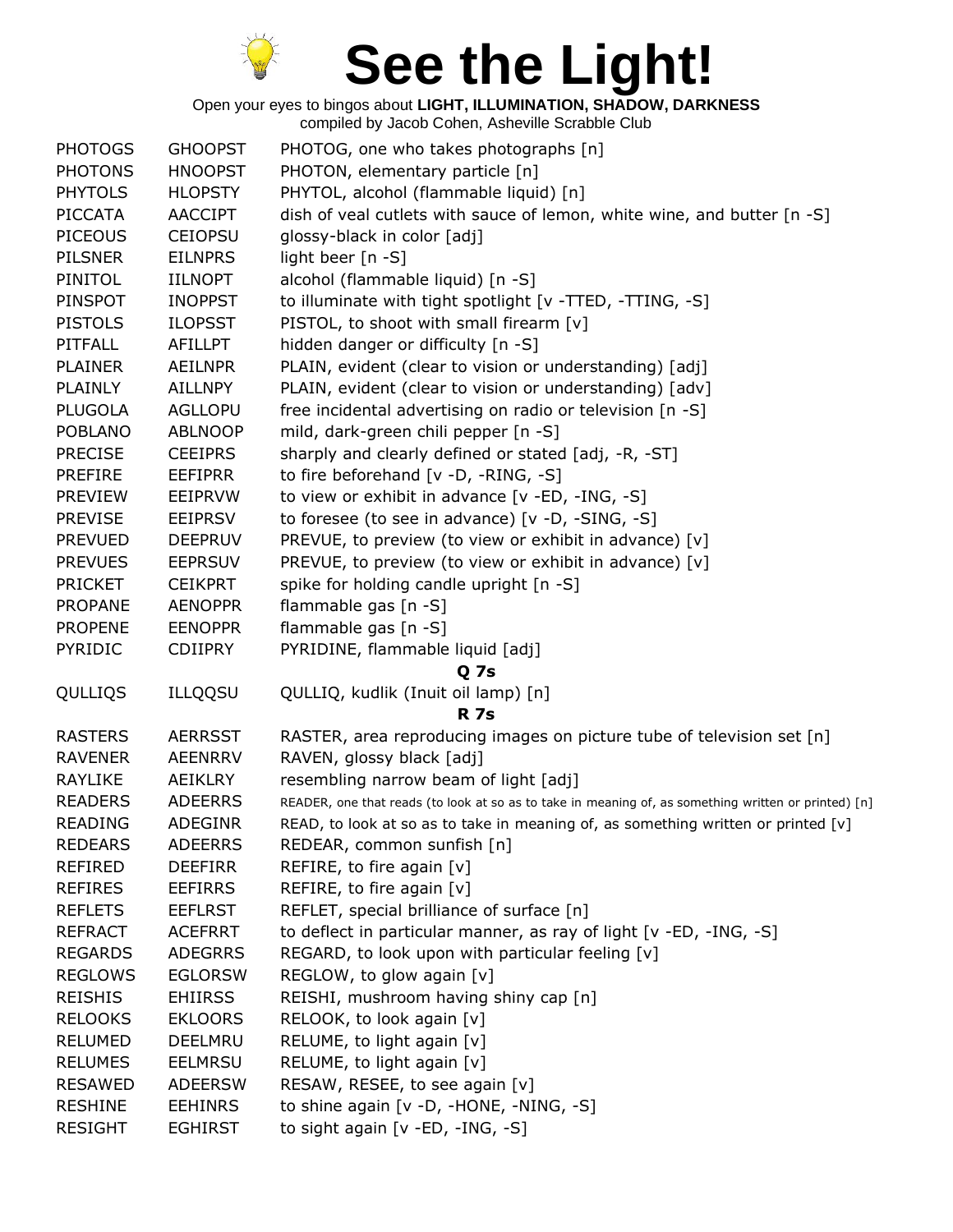

| <b>RETICLE</b><br><b>REVIEWS</b> | <b>CEEILRT</b><br><b>EEIRSVW</b> | network of lines in eyepiece of optical instrument [n -S]<br>REVIEW, to view again [v]     |
|----------------------------------|----------------------------------|--------------------------------------------------------------------------------------------|
| <b>RIBIERS</b>                   | <b>BEIIRRS</b>                   | RIBIER, large, black grape [n]                                                             |
| RIMFIRE                          | <b>EFIIMRR</b>                   | cartridge having primer set in rim of shell [n -S]                                         |
| <b>RINSERS</b>                   | <b>EINRRSS</b>                   | RINSER, one that rinses (to cleanse with clear water) [n]                                  |
| RINSING                          | GIINNRS                          | act of one that rinses $[n-S]$ / RINSE, to cleanse with clear water $[v]$                  |
| <b>RUBBERS</b>                   | <b>BBERRSU</b>                   | RUBBER, to stretch one's neck in looking at something [v]                                  |
|                                  |                                  | <b>S7s</b>                                                                                 |
| <b>SABLEST</b>                   | <b>ABELSST</b>                   | SABLE, dark, gloomy [adj]                                                                  |
| <b>SALVOED</b>                   | <b>ADELOSV</b>                   | SALVO, to discharge firearms simultaneously [v]                                            |
| <b>SALVOES</b>                   | <b>AELOSSV</b>                   | SALVO, to discharge firearms simultaneously [v]                                            |
| <b>SAMBOES</b>                   | <b>ABEMOSS</b>                   | SAMBO, Latin American of mixed black and Indian ancestry [n]                               |
| <b>SAMOYED</b>                   | <b>ADEMOSY</b>                   | any of Siberian breed of medium-sized white or cream-colored sled dogs [n -S]              |
| <b>SAROSES</b>                   | <b>AEORSSS</b>                   | SAROS, eclipse cycle of sun and moon [n]                                                   |
| <b>SATORIS</b>                   | <b>AIORSST</b>                   | SATORI, illumination of spirit sought by Zen Buddhists [n]                                 |
| <b>SCARABS</b>                   | <b>AABCRSS</b>                   | SCARAB, large, black beetle [n]                                                            |
|                                  |                                  |                                                                                            |
| <b>SCENERY</b>                   | <b>CEENRSY</b>                   | picturesque landscape or view [n -RIES]                                                    |
| <b>SCLERAE</b>                   | <b>ACEELRS</b>                   | SCLERA, white, fibrous outer coat of eyeball [n]                                           |
| <b>SCLERAL</b>                   | <b>ACELLRS</b>                   | SCLERA, white, fibrous outer coat of eyeball [adj]                                         |
| <b>SCLERAS</b>                   | <b>ACELRSS</b>                   | SCLERA, white, fibrous outer coat of eyeball [n]                                           |
| <b>SCOPING</b>                   | <b>CGINOPS</b>                   | SCOPE, to look at in order to evaluate [v]                                                 |
| <b>SCOTOMA</b>                   | <b>ACMOOST</b>                   | blind spot in field of vision [n -S, -TA]                                                  |
| <b>SCOWDER</b>                   | <b>CDEORSW</b>                   | to scouther (to scorch (to burn slightly so as to alter color or taste)) [v -ED, -ING, -S] |
| <b>SEADOGS</b>                   | <b>ADEGOSS</b>                   | SEADOG, fogbow (nebulous arc of light sometimes seen in fog) [n]                           |
| SEARING                          | <b>AEGINRS</b>                   | SEAR, to burn surface of [v]                                                               |
| <b>SEEABLE</b>                   | <b>ABEEELS</b>                   | SEE, to perceive with eyes [adj]                                                           |
| <b>SEEINGS</b>                   | <b>EEGINSS</b>                   | SEEING, act of one that sees [n]                                                           |
| <b>SEEMINGS</b>                  | <b>EEGIMNS</b>                   | outward appearance [n -S]                                                                  |
| <b>SEMIMAT</b>                   | <b>AEIMMST</b>                   | having slight luster [adj]                                                                 |
| <b>SENOPIA</b>                   | <b>AEINOPS</b>                   | improvement of near vision [n -S]                                                          |
| <b>SEQUINS</b>                   | <b>EINQSSU</b>                   | SEQUIN, to affix sequins (shiny ornamental discs) to [v]                                   |
| <b>SEREINS</b>                   | <b>EEINRSS</b>                   | SEREIN, fine rain falling from apparently clear sky [n]                                    |
| <b>SEROMAS</b>                   | <b>AEMORSS</b>                   | SEROMA, postsurgical subcutaneous accumulation of clear fluid [n]                          |
| <b>SHADERS</b>                   | <b>ADEHRSS</b>                   | SHADER, one that shades (to screen from light or heat) [n]                                 |
| <b>SHADING</b>                   | <b>ADGHINS</b>                   | protection against light or heat [n -S] / SHADE, to screen from light or heat [v]          |
| <b>SHADOWS</b>                   | <b>ADHOSSW</b>                   | SHADOW, to make dark or gloomy [v]                                                         |
| <b>SHADOWY</b>                   | <b>ADHOSWY</b>                   | dark (having little or no light) [adj -WIER, -WIEST]                                       |
| <b>SHAWING</b>                   | <b>AGHINSW</b>                   | SHAW, to show (to cause or permit to be seen) [v]                                          |
| <b>SHEENED</b>                   | <b>DEEEHNS</b>                   | SHEEN, to shine (to emit light) [v]                                                        |
| <b>SHEWERS</b>                   | <b>EEHRSSW</b>                   | SHEWER, one that shews (to show (to cause or permit to be seen)) [n]                       |
| <b>SHEWING</b>                   | <b>EGHINSW</b>                   | SHEW, to show (to cause or permit to be seen) [v]                                          |
| <b>SHIMMER</b>                   | <b>EHIMMRS</b>                   | to glimmer (to shine faintly or unsteadily) [v -ED, -ING, -S]                              |
| <b>SHINERS</b>                   | <b>EHINRSS</b>                   | SHINER, one that shines (to emit light) [n]                                                |
| <b>SHINIER</b>                   | <b>EHIINRS</b>                   | SHINY, filled with light [adj]                                                             |
| <b>SHINILY</b>                   | <b>HIILNSY</b>                   | in shiny (filled with light) manner [adv]                                                  |
| <b>SHINING</b>                   | <b>GHIINNS</b>                   | emitting or reflecting light [adj] / SHINE, to emit light [v]                              |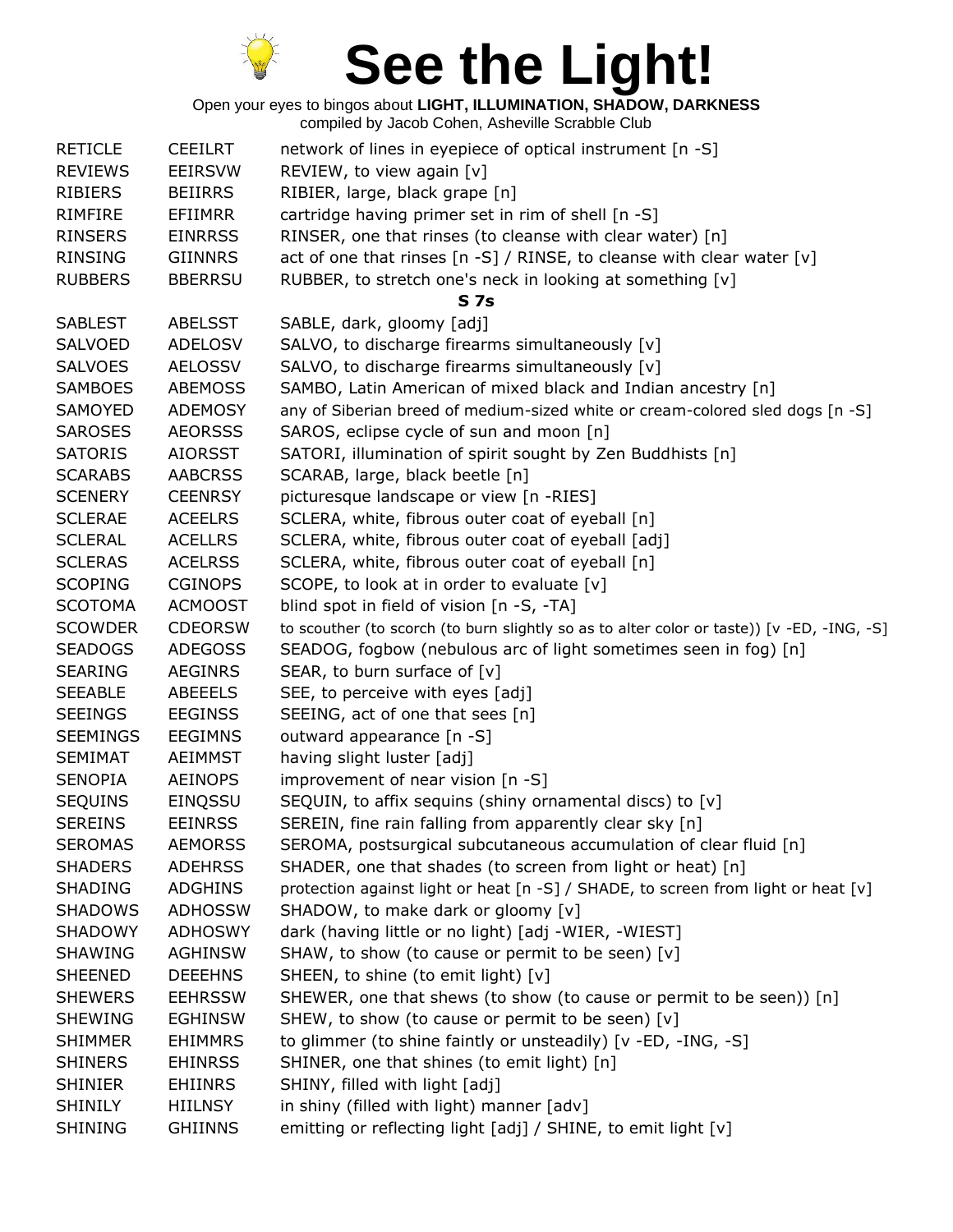

Open your eyes to bingos about **LIGHT, ILLUMINATION, SHADOW, DARKNESS**

| <b>SHINOLA</b> | <b>AHILNOS</b> | trademark [n -S]                                                                                                                                |
|----------------|----------------|-------------------------------------------------------------------------------------------------------------------------------------------------|
| <b>SHITAKE</b> | <b>AEHIKST</b> | shiitake (dark Oriental mushroom) [n -S]                                                                                                        |
| <b>SHOWIER</b> | <b>EHIORSW</b> | SHOWY, making great or brilliant display [adj]                                                                                                  |
| <b>SHOWILY</b> | <b>HILOSWY</b> | in showy (making great or brilliant display) manner [adv]                                                                                       |
| <b>SHOWING</b> | <b>GHINOSW</b> | exhibition or display [n -S] / SHOW, to cause or permit to be seen [v]                                                                          |
| <b>SIAMANG</b> | AAGIMNS        | large, black gibbon [n -S]                                                                                                                      |
| <b>SIGHTED</b> | <b>DEGHIST</b> | SIGHT, to observe or notice [v]                                                                                                                 |
| <b>SIGHTER</b> | <b>EGHIRST</b> | one that sights (to observe or notice) [n -S]                                                                                                   |
| <b>SIGHTLY</b> | <b>GHILSTY</b> | pleasing to look at [adj -LIER, -LIEST]                                                                                                         |
| <b>SITCOMS</b> | <b>CIMOSST</b> | SITCOM, television comedy series with continuing characters [n]                                                                                 |
| <b>SIZZLED</b> | <b>DEILSZZ</b> | SIZZLE, to burn or fry with hissing sound [v]                                                                                                   |
| <b>SIZZLES</b> | <b>EILSSZZ</b> | SIZZLE, to burn or fry with hissing sound [v]                                                                                                   |
| <b>SKETCHY</b> | <b>CEHKSTY</b> | lacking in completeness or clearness [adj -HIER, -HIEST]                                                                                        |
| <b>SKYGLOW</b> | <b>GKLOSWY</b> | glow in night sky resulting from urban lights [n -S]                                                                                            |
| <b>SKYLINE</b> | <b>EIKLNSY</b> | horizon (line where sky seems to meet earth) [n -S]                                                                                             |
| <b>SMEEKED</b> | <b>DEEEKMS</b> | SMEEK, to smoke (to emit smoke (gaseous product of burning materials)) $[v]$                                                                    |
| <b>SMOKERS</b> | <b>EKMORSS</b> | SMOKER, one that smokes (to emit smoke (gaseous product of burning materials)) [n]                                                              |
| <b>SMOKING</b> | <b>GIKMNOS</b> | inhaling and exhaling of smoke of tobacco or drug [n -S] / SMOKE, to emit smoke (gaseous product of burning materials) [v]                      |
| <b>SOAPERS</b> | <b>AEOPRSS</b> | SOAPER, serial melodrama on radio or television [n]                                                                                             |
| <b>SOLUNAR</b> | <b>ALNORSU</b> | listing rising and setting times of sun and moon [adj]                                                                                          |
| <b>SOMBRER</b> | <b>BEMORRS</b> | SOMBRE, somber (gloomy (dismally dark)) [adj]                                                                                                   |
| SONSIER        | <b>EINORSS</b> | SONSIE, sonsy (comely (pleasing to look at)) [adj] / SONSY [adj]                                                                                |
| SOOTING        | <b>GINOOST</b> | SOOT, to cover with soot (black substance produced by combustion) [v]                                                                           |
| <b>SPANGLE</b> | <b>AEGLNPS</b> | to adorn with spangles (bits of sparkling metal) [v -D, -LING, -S]                                                                              |
| <b>SPARKED</b> | <b>ADEKPRS</b> | SPARK, to give off sparks (small fiery particles) [v]                                                                                           |
| <b>SPARKER</b> | <b>AEKPRRS</b> | something that sparks (to give off sparks (small fiery particles)) [n -S]                                                                       |
| <b>SPARKLE</b> | <b>AEKLPRS</b> | to give off or reflect flashes of light [v -D, -LING, -S]                                                                                       |
| <b>SPARKLY</b> | <b>AKLPRSY</b> | tending to sparkle [adj -LIER, -LIEST]                                                                                                          |
| <b>SPECTER</b> | <b>CEEPRST</b> | visible disembodied spirit [n -S]                                                                                                               |
| <b>SPECTRA</b> | <b>ACEPRST</b> | SPECTRUM, array of components of light wave [n]                                                                                                 |
| <b>SPECTRE</b> | <b>CEEPRST</b> | specter (visible disembodied spirit) [n -S]                                                                                                     |
| <b>SPLASHY</b> | <b>AHLPSSY</b> | showy (making great or brilliant display) [adj -HIER, HIEST]                                                                                    |
| <b>SPOTLIT</b> | <b>ILOPSTT</b> | SPOTLIGHT, to light with or as if with spotlight (projected spot of light used to illuminate brilliantly person, object, or group on stage) [v] |
| <b>SPUNKED</b> | <b>DEKNPSU</b> | SPUNK, to begin to burn [v]                                                                                                                     |
| <b>SPUNKIE</b> | <b>EIKNPSU</b> | light caused by combustion of marsh gas [n -S]                                                                                                  |
| <b>SQUINCH</b> | <b>CHINQSU</b> | to squint (to look with eyes partly closed) [v -ED, -ING, -ES]                                                                                  |
| SQUINNY        | <b>INNQSUY</b> | squinty (marked by squinting) [adj -NNIER, -NNIEST] / to squint (to look with eyes partly closed) [v -NNIED, -ING, -NNIES]                      |
| <b>SQUINTS</b> | <b>INQSSTU</b> | SQUINT, to look with eyes partly closed [v]                                                                                                     |
| <b>STAGING</b> | <b>AGGINST</b> | STAGE, to produce for public view [v]                                                                                                           |
| <b>STARLET</b> | <b>AELRSTT</b> | small star [n -S]                                                                                                                               |
| <b>STARLIT</b> | <b>AILRSTT</b> | lighted by stars [adj]                                                                                                                          |
| <b>STARRED</b> |                |                                                                                                                                                 |
|                | <b>ADERRST</b> | STAR, to shine as star (natural luminous body visible in sky) [v]                                                                               |
| <b>STATICS</b> | <b>ACISSTT</b> | STATIC, random noise produced in radio or television receiver [n]                                                                               |
| <b>STELLAR</b> | <b>AELLRST</b> | pertaining to stars [adj]                                                                                                                       |
| <b>STONKED</b> | <b>DEKNOST</b> | STONK, to bombard with artillery fire [v]                                                                                                       |
| <b>STRAFED</b> | <b>ADEFRST</b> | STRAFE, to attack with machine-gun fire from airplane [v]                                                                                       |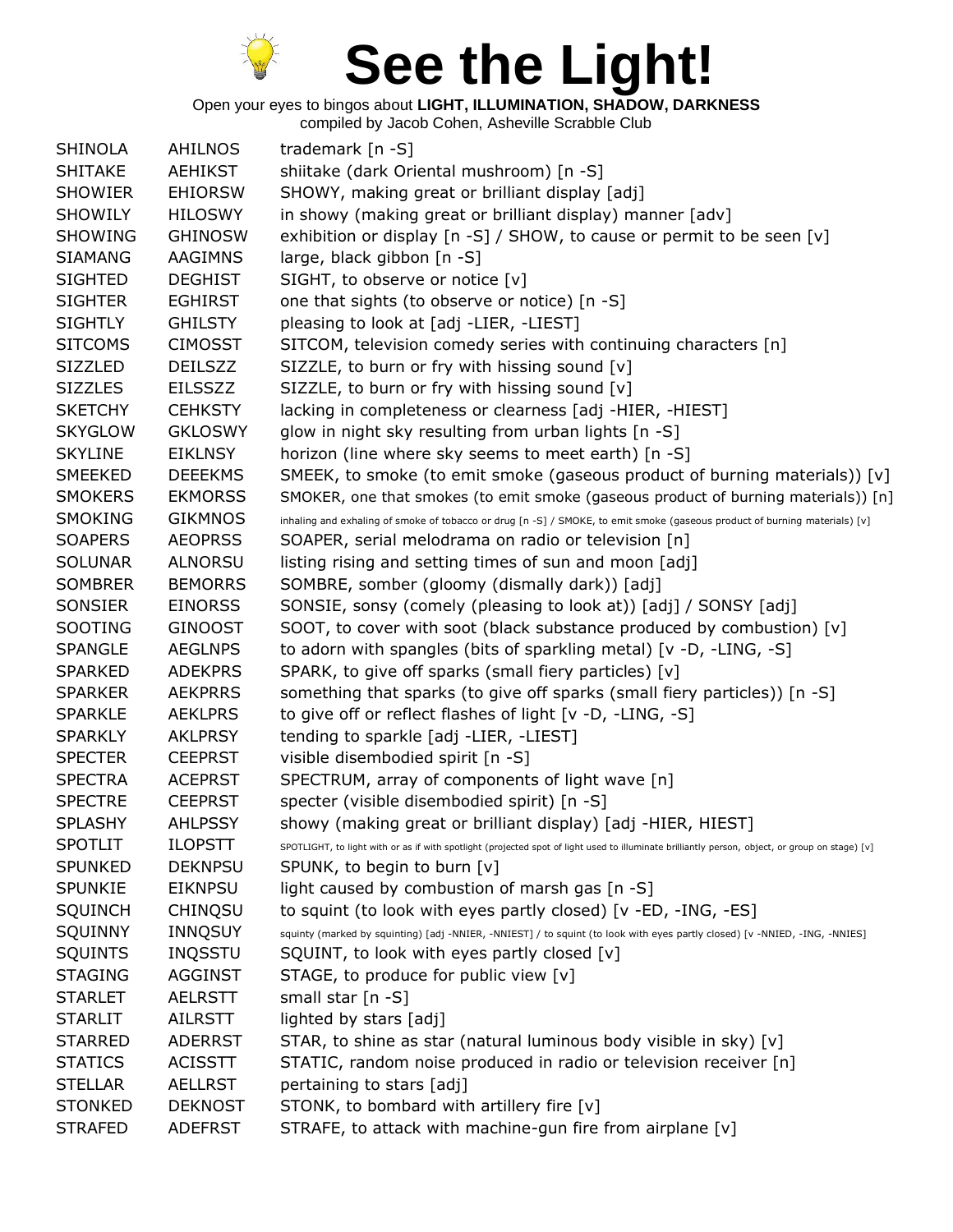

| <b>STRAFER</b> | <b>AEFRRST</b> | one that strafes (to attack with machine-gun fire from airplane) [n -S] |
|----------------|----------------|-------------------------------------------------------------------------|
| <b>STRAFES</b> | <b>AEFRSST</b> | STRAFE, to attack with machine-gun fire from airplane [v]               |
| <b>STROBED</b> | <b>BDEORST</b> | STROBE, to produce brief, high-intensity flashes of light [v]           |
| <b>STROBES</b> | <b>BEORSST</b> | STROBE, to produce brief, high-intensity flashes of light [v]           |
| <b>STYGIAN</b> | <b>AGINSTY</b> | gloomy (dismally dark) [adj]                                            |
| <b>SUBBING</b> | <b>BBGINSU</b> | thin coating on support of photographic film [n -S]                     |
| <b>SUBFUSC</b> | <b>BCFSSUU</b> | dark dull clothing [n -S]                                               |
| <b>SUNBACK</b> | <b>ABCKNSU</b> | cut low to expose back to sunlight [adj]                                |
| <b>SUNBATH</b> | <b>ABHNSTU</b> | exposure to sunlight [n -S]                                             |
| <b>SUNBEAM</b> | <b>ABEMNSU</b> | beam of sunlight [n -S]                                                 |
| <b>SUNBEDS</b> | <b>BDENSSU</b> | SUNBED, device for acquiring tan skin artificially [n]                  |
| <b>SUNBELT</b> | <b>BELNSTU</b> | southern and southwestern states of U.S. [n -S]                         |
| <b>SUNBIRD</b> | <b>BDINRSU</b> | tropical bird $[n - S]$                                                 |
| <b>SUNBOWS</b> | <b>BNOSSUW</b> | SUNBOW, arc of spectral colors formed by sun shining through mist [n]   |
| <b>SUNBURN</b> | <b>BNNRSUU</b> | to burn or discolor from exposure to sun [v -ED, -T, -ING, -S]          |
| <b>SUNCARE</b> | ACENRSU        | protection of skin from damage by sun [n -S]                            |
| <b>SUNDAES</b> | ADENSSU        | SUNDAE, dish of ice cream served with topping [n]                       |
| <b>SUNDECK</b> | <b>CDEKNSU</b> | deck that is exposed to sun [n -S]                                      |
| <b>SUNDEWS</b> | <b>DENSSUW</b> | SUNDEW, marsh plant [n]                                                 |
| <b>SUNDIAL</b> | ADILNSU        | type of time-telling device [n -S]                                      |
| <b>SUNDOGS</b> | <b>DGNOSSU</b> | SUNDOG, small rainbow [n]                                               |
| <b>SUNDOWN</b> | <b>DNNOSUW</b> | to experience nighttime confusion [v -ED, -ING, -S]                     |
| <b>SUNFAST</b> | <b>AFNSSTU</b> | resistant to fading by sun [adj]                                        |
| <b>SUNFISH</b> | <b>FHINSSU</b> | marine fish [n -ES]                                                     |
| <b>SUNGLOW</b> | <b>GLNOSUW</b> | glow in sky caused by sun [n -S]                                        |
| <b>SUNLAMP</b> | <b>ALMNPSU</b> | lamp that radiates ultraviolet rays [n -S]                              |
| <b>SUNLAND</b> | ADLNNSU        | area marked by great amount of sunshine [n -S]                          |
| <b>SUNLESS</b> | <b>ELNSSSU</b> | having no sunlight [adj]                                                |
| <b>SUNLIKE</b> | <b>EIKLNSU</b> | resembling sun [adj]                                                    |
| <b>SUNNIER</b> | <b>EINNRSU</b> | SUNNY, filled with sunlight [adj]                                       |
| <b>SUNNILY</b> | <b>ILNNSUY</b> | SUNNY, filled with sunlight [adv]                                       |
| <b>SUNNING</b> | GINNNSU        | SUN, to expose to sun (star around which earth revolves) [v]            |
| <b>SUNRAYS</b> | <b>ANRSSUY</b> | SUNRAY, ray of sunlight [n]                                             |
| <b>SUNRISE</b> | <b>EINRSSU</b> | ascent of sun above horizon in morning [n -S]                           |
| <b>SUNROOF</b> | <b>FNOORSU</b> | automobile roof having openable panel [n -S]                            |
| <b>SUNROOM</b> | <b>MNOORSU</b> | room built to admit great amount of sunlight [n -S]                     |
| <b>SUNSETS</b> | <b>ENSSSTU</b> | SUNSET, to end (to terminate) [v]                                       |
| <b>SUNSPOT</b> | <b>NOPSSTU</b> | dark spot on surface of sun [n -S]                                      |
| <b>SUNSTAR</b> | ANRSSTU        | type of starfish (star-shaped marine animal) [n -S]                     |
| <b>SUNSUIT</b> | <b>INSSTUU</b> | type of playsuit (sports outfit for women and children) [n -S]          |
| <b>SUNTANS</b> | ANNSSTU        | SUNTAN, to become tan [v]                                               |
| <b>SUNTRAP</b> | <b>ANPRSTU</b> | pleasantly sunny sheltered place [n -S]                                 |
| <b>SUNWARD</b> | <b>ADNRSUW</b> | toward sun [adv]                                                        |
| <b>SWARTHY</b> | <b>AHRSTWY</b> | having dark complexion [adj -HIER, -HIEST]                              |
| <b>SWEEPER</b> | <b>EEEPRSW</b> | one that sweeps (to clear or clean with brush or broom) [n -S]          |
| <b>SWEVENS</b> | <b>EENSSVW</b> | SWEVEN, dream or vision [n]                                             |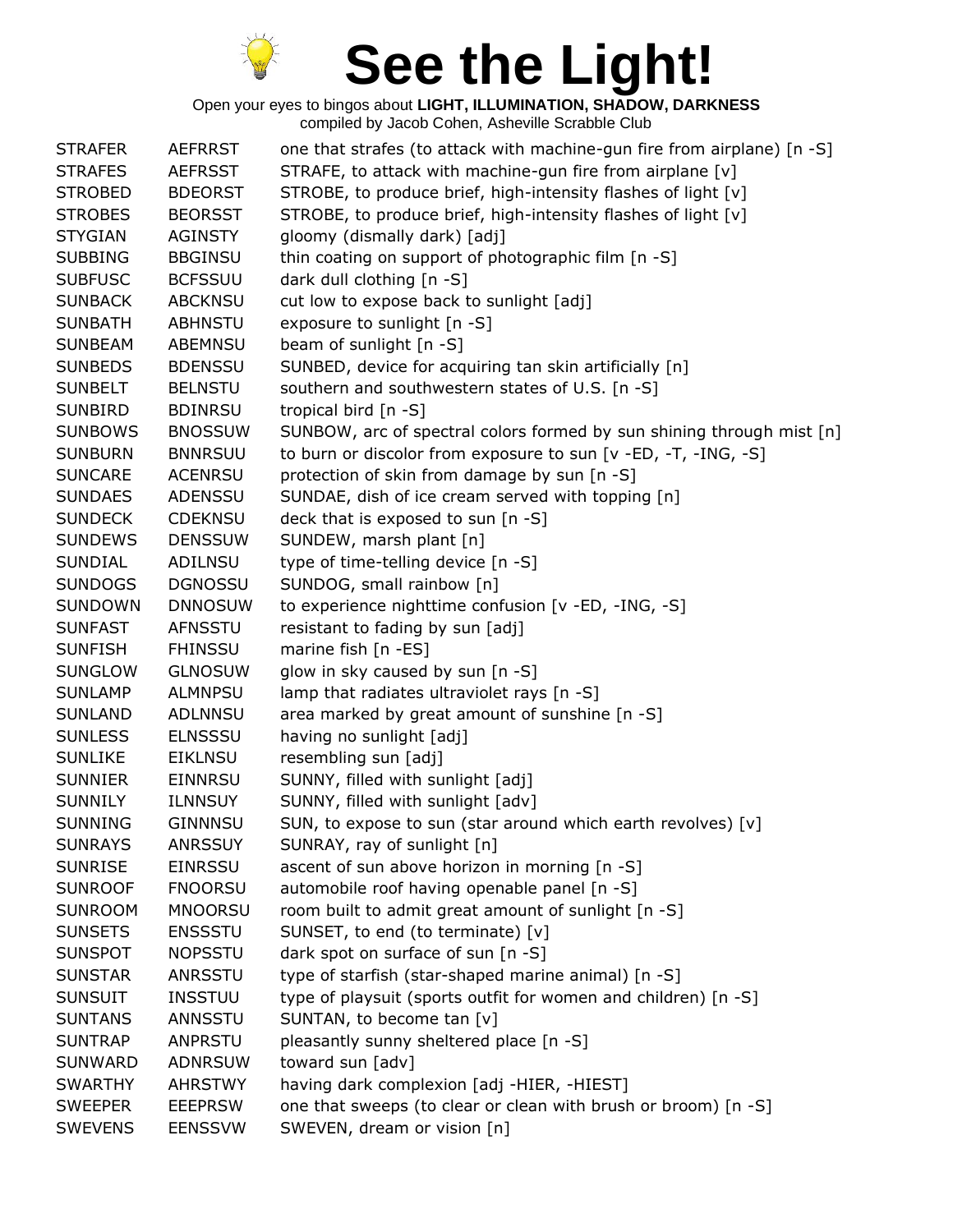

| SWIDDEN        | <b>DDEINSW</b> | agricultural plot produced by burning off vegetative cover [n -S]          |
|----------------|----------------|----------------------------------------------------------------------------|
| SYZYGAL        | AGLSYYZ        | SYZYGY, configuration of earth, moon, and sun lying in straight line [adj] |
|                |                | <b>T</b> 7s                                                                |
| <b>TANAGER</b> | <b>AAEGNRT</b> | brightly colored bird [n -S]                                               |
| <b>TANNEST</b> | <b>AENNSTT</b> | TAN, brown from sun's rays [adj]                                           |
| <b>TAPERER</b> | <b>AEEPRRT</b> | one that carries candle in religious procession [n -S]                     |
| <b>TARDYON</b> | <b>ADNORTY</b> | subatomic particle that travels slower than speed of light [n -S]          |
| <b>TARNISH</b> | <b>AHINRST</b> | to dull luster of [v -ED, -ING, -ES]                                       |
| <b>TARRING</b> | <b>AGINRRT</b> | TAR, to cover with tar (black viscous liquid) [v]                          |
| <b>TAWNEYS</b> | <b>AENSTWY</b> | TAWNEY, tawny (light brown color) [n]                                      |
| <b>TAWNIER</b> | <b>AEINRTW</b> | TAWNY, light brown [adj]                                                   |
| <b>TAWNIES</b> | <b>AEINSTW</b> | TAWNY, light brown color [n]                                               |
| <b>TAWNILY</b> | <b>AILNTWY</b> | TAWNY, light brown [adv]                                                   |
| <b>TEEVEES</b> | <b>EEEESTV</b> | TEEVEE, television [n]                                                     |
| <b>TELLIES</b> | <b>EEILLST</b> | TELLY, television set [n]                                                  |
| <b>TINTYPE</b> | <b>EINPTTY</b> | kind of photograph [n -S]                                                  |
| <b>TOKAMAK</b> | <b>AAKKMOT</b> | doughnut-shaped nuclear reactor [n -S]                                     |
| <b>TOKOMAK</b> | <b>AKKMOOT</b> | tokamak (doughnut-shaped nuclear reactor) [n -S]                           |
| <b>TOLUENE</b> | <b>EELNOTU</b> | flammable liquid [n -S]                                                    |
| <b>TOLUOLE</b> | <b>ELLOOTU</b> | toluol (toluene (flammable liquid)) [n -S]                                 |
| <b>TOLUOLS</b> | <b>LLOOSTU</b> | TOLUOL, toluene (flammable liquid) [n]                                     |
| <b>TORCHED</b> | <b>CDEHORT</b> | TORCH, to set on fire [v]                                                  |
| <b>TORCHES</b> | <b>CEHORST</b> | TORCH, to set on fire [v]                                                  |
| <b>TOWHEAD</b> | <b>ADEHOTW</b> | head of light blond hair [n -S]                                            |
| <b>TROFFER</b> | <b>EFFORRT</b> | fixture for fluorescent lighting [n -S]                                    |
| <b>TROLAND</b> | <b>ADLNORT</b> | unit of measurement of retinal response to light [n -S]                    |
| <b>TROTYLS</b> | <b>LORSTTY</b> | TROTYL, explosive [n]                                                      |
| <b>TSOTSIS</b> | <b>IOSSSTT</b> | TSOTSI, black African urban criminal [n]                                   |
| TWIGGED        | <b>DEGGITW</b> | TWIG, to observe (to look attentively) [v]                                 |
| <b>TWINKLE</b> | <b>EIKLNTW</b> | to shine with flickering or sparkling light [v -D, -LING, -S]              |
|                |                | <b>U</b> 7s                                                                |
| <b>UGLIEST</b> | <b>EGILSTU</b> | UGLY, displeasing to sight [adj]                                           |
| <b>UNBLIND</b> | <b>BDILNNU</b> | to free from blindness or illusion [v -ED, -ING, -S                        |
| <b>UNBURNT</b> | <b>BNNRTUU</b> | not burnt (to destroy by fire) [adj]                                       |
| <b>UNCLEAR</b> | <b>ACELNRU</b> | not clear (clean and pure) [adj -ER, -EST]                                 |
| <b>UNFADED</b> | ADDEFNU        | not faded (to lose color or brightness) [adj]                              |
| <b>UNFIRED</b> | <b>DEFINRU</b> | not fired (to project by discharging from gun) [adj]                       |
| <b>UNSIGHT</b> | <b>GHINSTU</b> | to prevent from seeing [v -ED, -ING, -S]                                   |
| <b>UNSWEPT</b> | <b>ENPSTUW</b> | not swept (to clear or clean with a brush or broom) [adj]                  |
| <b>UNWHITE</b> | <b>EHINTUW</b> | not white (of color of pure snow) [adj]                                    |
|                |                | <b>V</b> 7s                                                                |
| VAILING        | AGIILNV        | VAIL, to lower (to appear dark and threatening) [v]                        |
| <b>VAPORED</b> | <b>ADEOPRV</b> | VAPOR, to emit vapor (visible floating moisture) [v]                       |
| <b>VAPORER</b> | <b>AEOPRRV</b> | one that vapors (to emit vapor (visible floating moisture)) [n -S]         |
| <b>VAPOURS</b> | <b>AOPRSUV</b> | VAPOUR, to vapor (to emit vapor (visible floating moisture)) [v]           |
| VARNISH        | <b>AHINRSV</b> | to give glossy appearance to [v -ED, -ING, -ES]                            |